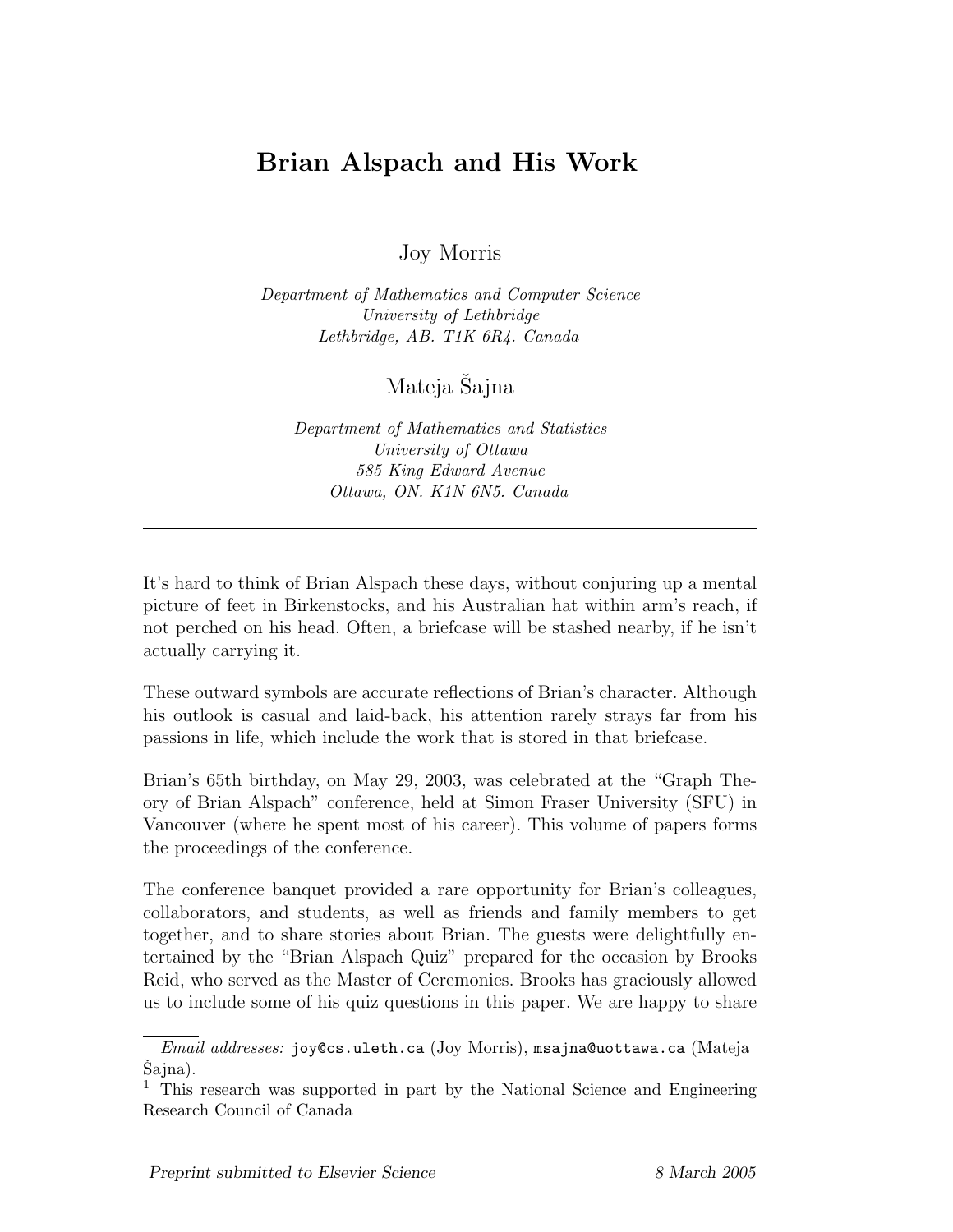them with you. Answers either appear with the questions, or can be found in the text.

Brian Alspach has been a tremendous influence in the mathematical community. He enjoys meeting young mathematicians, and at conferences, is often to be found at the center of a very lively group. He is a talented mentor, with a knack for encouraging young people. Even a brief meeting with him has proven influential in numerous careers, but Brian has no hesitation in going far out of his way to provide further encouragement. A substantial amount of his grant money goes toward supporting students — not only his own with funding to attend conferences or to visit other researchers. He has also regularly provided financial assistance to researchers who want to visit and work with him. His home is often opened to visitors who are at various stages of their careers, but particularly to students and to mathematicians who are still establishing themselves.

Brian's example and leadership have set the standards for collaborative research, not only among those mathematicians whom he has mentored directly, but among all of those who work in the areas where his research has been influential. In general, these areas of research do not have the cut-throat attitude that is too often seen in the scientific community. Instead, credit for results is shared generously, and assistance is offered freely. This is certainly Brian's own approach. He has collaborated with almost 60 different co-authors.

Brian maintains a keen interest in applications of mathematics, particularly those in industry, which he feels are an important part of maintaining young adults' interest in mathematics. He keeps abreast of research in areas beyond mathematics, and has published papers about applications of mathematics. He maintains contacts in industry, has done consulting work, and has led industry-funded projects. He provided the energy and leadership that recently led to the foundation of an industrial mathematics program at Simon Fraser University, as well as having founded and served as the Coordinator for the related Master's of Management and Systems Science program for many years. Brian was also one of the founders of the co-op education program at SFU; his role included championing the program through resistance at the University Senate. (In co-operative education, universities work with employers to provide students with alternating semesters of study and job experience; the program at SFU is now one of the longest-standing and most respected in Canada.)

It would be remiss to write much about Brian without mentioning ways in which he combines the passions in his life, and uses his other interests to popularise mathematics. He enjoys giving talks to the public and to school groups, and when doing so, he often uses either sports or games to introduce mathematical problems in an interesting way. He has a great interest in both football (specifically, the Washington Huskies), and baseball. Besides being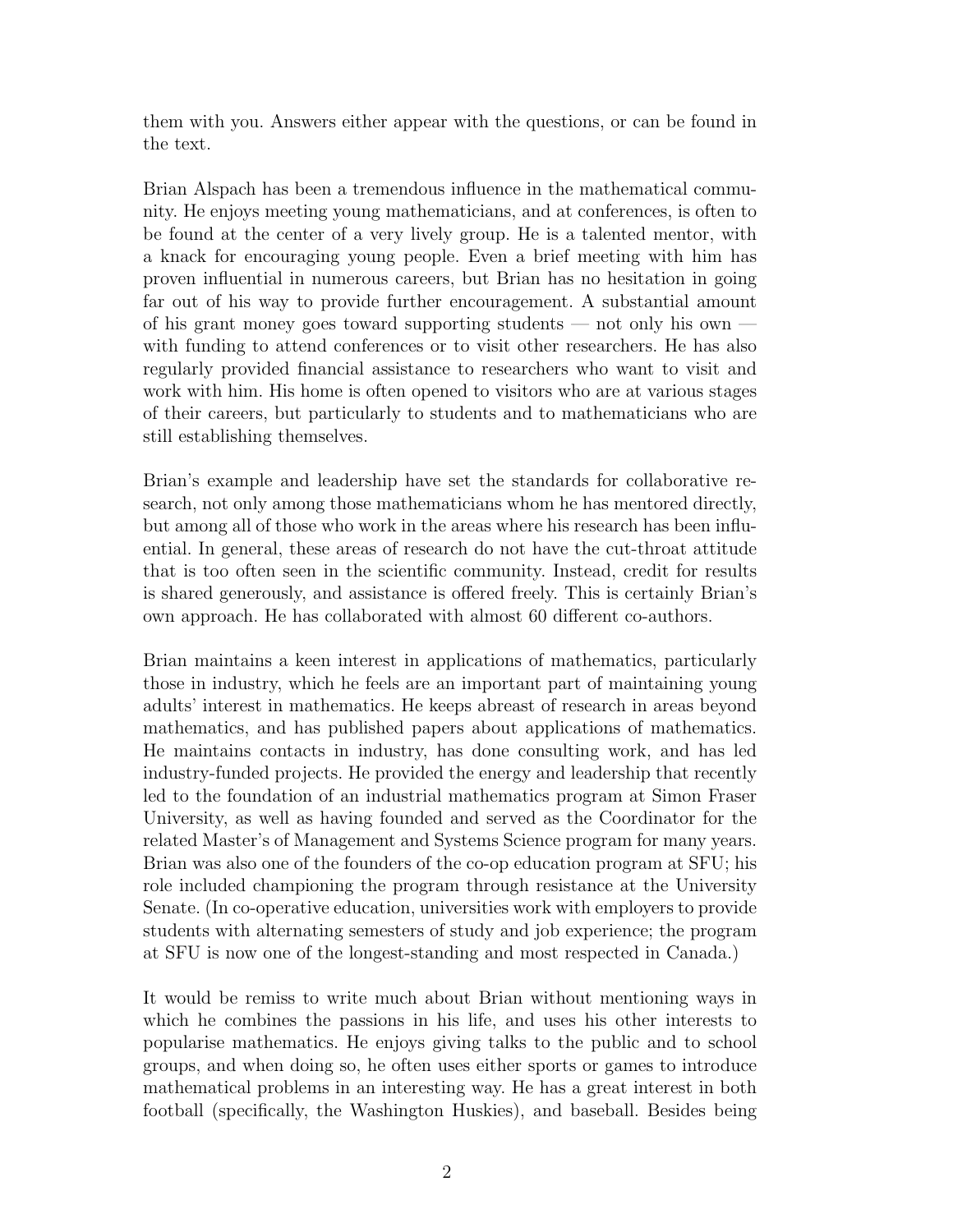| Question 1. Brian was, at one time, | Question 2. Brian is an ardent fan of: |
|-------------------------------------|----------------------------------------|
| an avid:                            | a) Saskatchewan Roughriders            |
| a) fisherman                        | football                               |
| b) skier                            | b) U. Washington Husky football        |
| $c)$ horse shoer                    | c) San Diego Padres baseball           |
| $d)$ golfer                         | d) New Westminster Salmonbellies       |
| e) softball player                  | <i>Box lacrosse</i>                    |
| curler                              | e) New Zealand All-Blacks rugby        |
|                                     | $f)$ B.C. Lions football               |
|                                     |                                        |

a fan of the Seattle Mariners baseball team, he played on fast pitch softball teams in leagues around the Vancouver area for many years. More recently, his enjoyment of poker has led him to writing regular articles in popular poker magazines, about the mathematics behind various situations in that game. He has also done consulting work in the gaming industry.

This paper consists of a brief overview of Brian's life, followed by discussions of some of the areas in which he has made significant research contributions. At the end of this paper is a complete list of his publications.

Brian was born on May 29, 1938, in North Dakota. By the time he was nine years old, his family had settled in Seattle, Washington. He has one brother, Neal, and one sister, Diane, both of whom live in the Seattle area, where his mother also still resides. After finishing his undergraduate degree at the University of Washington in 1961, Brian moved to California, where he undertook graduate work at the University of California – Santa Barbara. He maintained a keen interest in the Washington Huskies college football team, and had season tickets to their home games for years. When living in Vancouver, he would drive down to Seattle regularly to watch their games, and would occasionally travel to attend road games.

Brian taught one year (1961-62) of junior high school between his B.A. and his Ph.D.

| Question 3. Before settling into Cayley<br><i>graphs</i> , <i>decompositions</i> , | Question 4. Brian's earliest published<br>paper appeared in what year? |
|------------------------------------------------------------------------------------|------------------------------------------------------------------------|
| automorphisms, etc. Brian worked in:                                               | a) 1965                                                                |
| a) Ramsey theory                                                                   | b) 1967                                                                |
| b) enumeration                                                                     | c) 1968                                                                |
| $c)$ tournaments                                                                   | d) 1969                                                                |
| d) reconstruction                                                                  | e) 1970                                                                |
| matroids<br>e <sub>l</sub>                                                         | $f)$ 1938                                                              |
| divinity                                                                           |                                                                        |

Brian's graduate work was done under the supervision of Paul Kelly, in a department that was very strong in the area of linear algebra. Kelly is given joint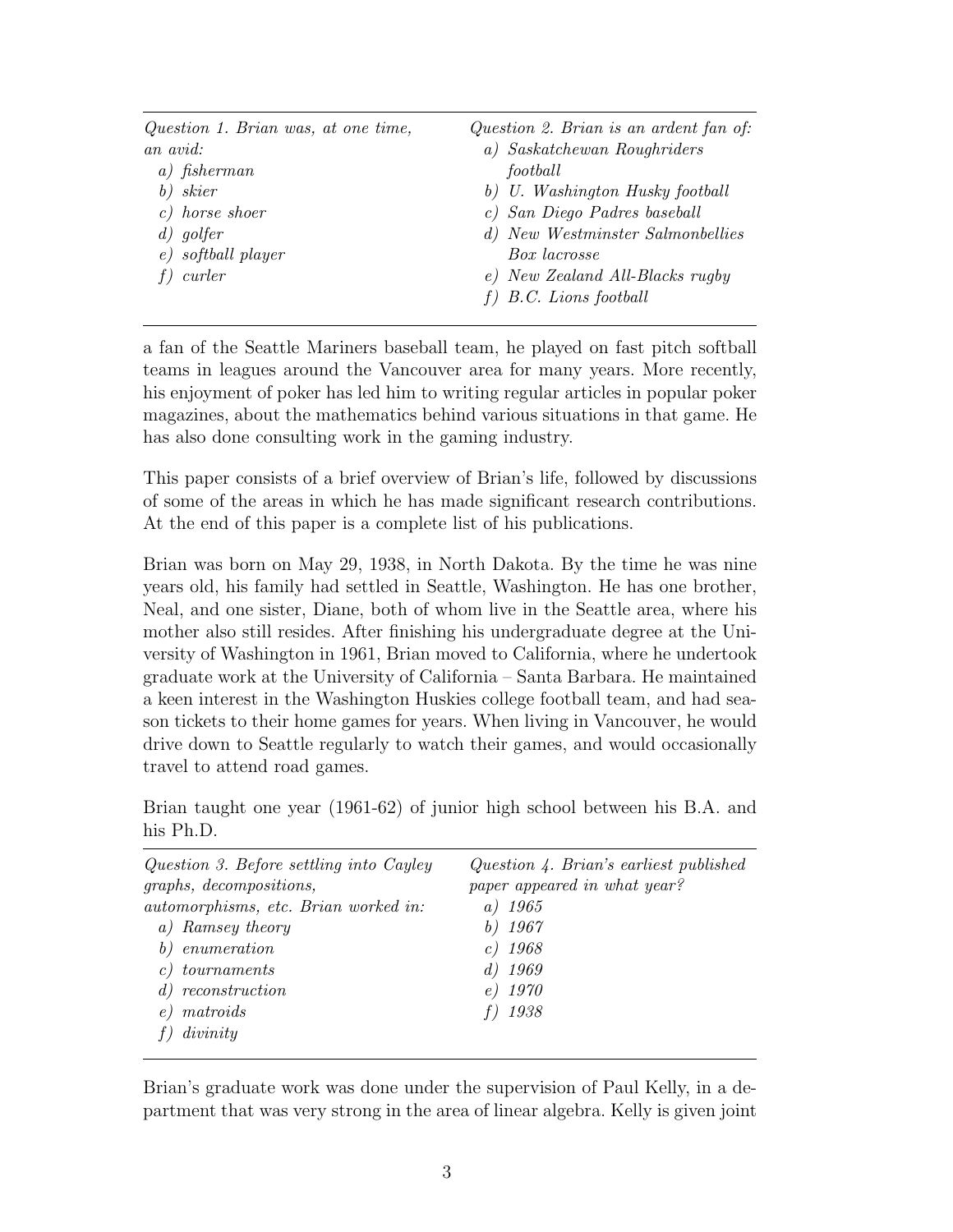credit with Ulam for posing the famous Graph Reconstruction Conjecture, and established the result for trees. Brian completed his M.A. at UCSB in 1964, and his Ph.D. in 1966; the title of his thesis was "A Class of Tournaments."

Brian moved to Vancouver in 1966, where he joined Simon Fraser University's Department of Mathematics and Statistics one year after the university was founded. During his career there, he was influential at a wide variety of levels, from the local to the international. He sat on editorial boards of journals, helped to organise international conferences and workshops, and wrote many Math Reviews.

| Question 5. Brian was a host for the<br>"Cycles in Graphs" 8-week summer | Question 6. Brian was a problem<br><i>editor</i> for |
|--------------------------------------------------------------------------|------------------------------------------------------|
| $workshop/conference \textit{at}$ SFU in:                                | a) Discrete Mathematics                              |
| a) 1982                                                                  | b) Journal of Comb. Theory                           |
| b) 1980                                                                  | c) Journal of Graph Theory                           |
| c) $1978$                                                                | d) Bulletin of the Canadian Math.                    |
| d) 1986                                                                  | Soc.                                                 |
| e) 1984                                                                  | $e)$ Spectrum                                        |
| f) 1988                                                                  | f) Backgammon Today                                  |
|                                                                          |                                                      |

Answers. The highly successful "Cycles in Graphs" workshop, organised by Brian and Pavol Hell, took place in 1982. It included very generous time for work and collaboration. The proceedings were edited by Brian, with Chris Godsil, and appeared as a volume in Annals of Discrete Math. Brian also contributed many open problems to Discrete Mathematics.

At a regional level, he helped to found, and was the main coordinator for the West Coast "Combinatorial Potlatches," from their origins in the 1970s, until 1997. These one-day gatherings, held once or twice a year, bring together combinatorial researchers and students from around the Pacific Northwest, to discuss their research interests and to get to know one another.

Locally, he organised and coordinated seminars, mentored students, and participated in many projects to raise awareness of mathematics in the community. By the late 1970s, the graduate program in discrete mathematics at SFU had grown to the point where Brian decided it was worthwhile to institute an instructional seminar series. This series has been held on a weekly basis during the academic year, ever since, and has exposed participants to a wide variety of current-interest topics in discrete mathematics. Brian also played an important role in attracting other combinatorialists to the department, and was instrumental in the recruitment and hiring of several, including Pavol Hell, Chris Godsil, Kathy Heinrich, and Luis Goddyn.

Brian had been married to Linda in 1961. After they split up, Brian met Kathy Heinrich at the Southeastern International Conference on Combina-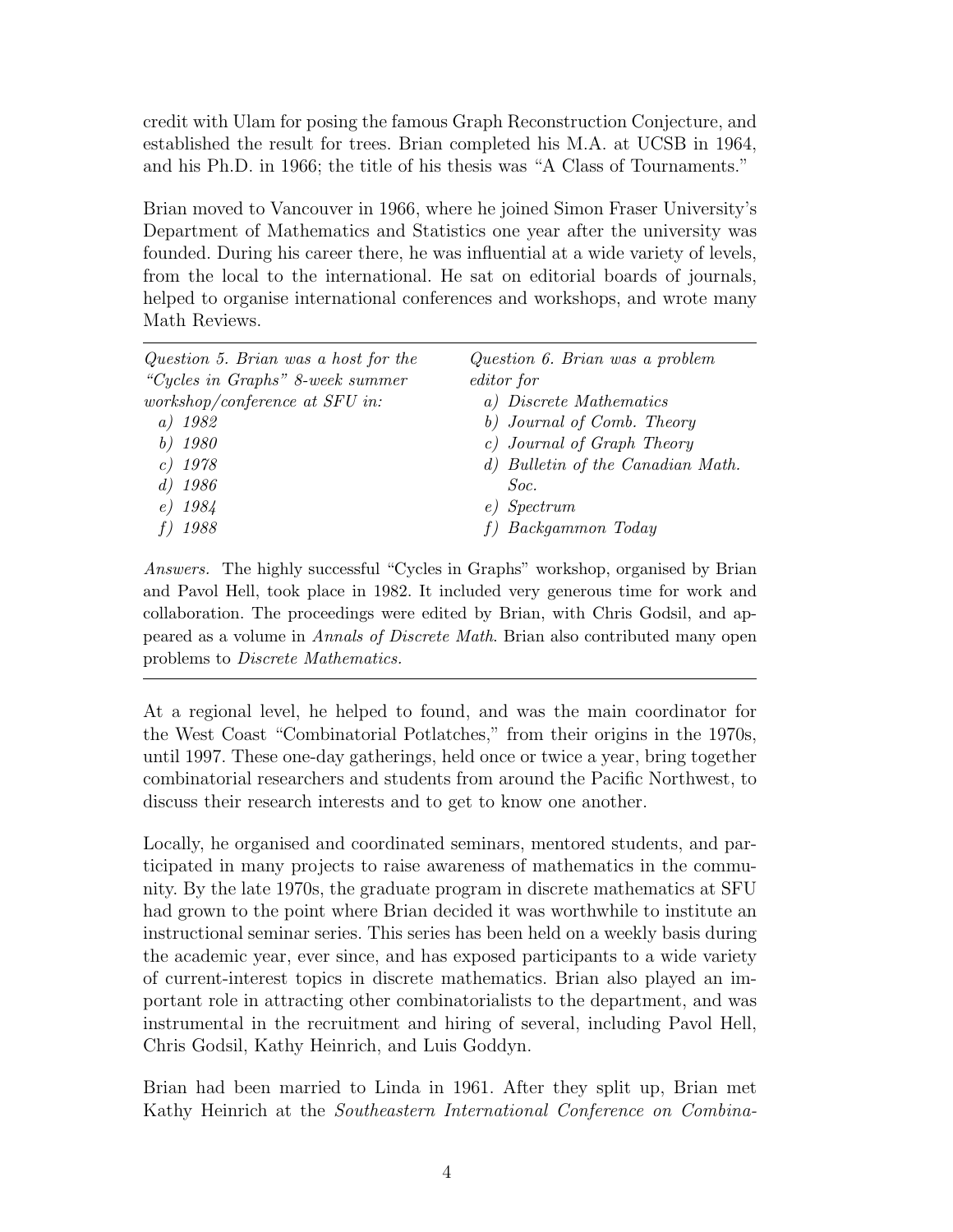| Question 7. Brian missed a discrete | Question 8. Brian's wife is also a |
|-------------------------------------|------------------------------------|
| mathematics conference at UBC, a    | mathematician who works in:        |
| conference he organized, because he | a) Algebraic Number Theory         |
| took off for:                       | b) Logic                           |
| a) Mississippi                      | c) $P.D.E.'s$                      |
| b) Italy                            | d) Combinatorics                   |
| $c)$ Cayman Islands                 | e) The History of Zero             |
| Fixii                               | f) Numerical Analysis              |
| e) Singapore                        |                                    |
| Australia                           |                                    |
|                                     |                                    |

Answers. The answer to Question 7 is Australia, the native country of Brian's wife, Kathy Heinrich. She is a combinatorialist who received her Ph.D. from the University of Newcastle under the supervision of Walter Wallis.

torics, Graph Theory and Computing, in 1977. Brian and Kathy were married in 1980, in Reno, but kept it very quiet; many members of the department speculated for years about the status of their relationship. Kathy joined the Department of Mathematics and Statistics at SFU in 1981.

Frequent visitors passed through Brian and Kathy's home on the north shore of Burrard Inlet, from SFU students and colleagues attending a summer barbecue, to research collaborators young and old who came for a longer stay. Many of us have fond memories of summer afternoons when Brian took time off to cook. A meal might include such favourites as barbecued wild salmon (sockeye, to be precise — the tastiest kind according to Brian), Brian's special fresh spinach salad with grapes and mushrooms (for which the early guests themselves could help pick tender young spinach leaves in the large vegetable garden), and Brian's signature dessert, the inevitable scrumptious blueberry pie. Brian was a committed gardener, and his produce was always a source of pride to him. On many other occasions, meals at Brian and Kathy's home were prepared cooperatively by several mathematicians (including visitors, locals, students, and former students). Brian was also known for organising salmon bakes on the beach at Spanish Banks in Vancouver.

After a dinner at their home, guests might admire Brian's extensive collection of jazz and classical music recordings, and be introduced to some of his favourites. Some would vie for the chance to play a game of pinball on the legendary machine standing in the basement, dreaming of scoring 100,000 points, and thus winning the coveted honour of having their names inscribed in Brian's book. Others might play with Brian and Kathy's friendly cat if he happened to be around, and  $-$  if they noticed it at all  $-$  muse over the small ancient TV set hidden in a dark faraway corner of the house. These traditions continued after Brian and Kathy tore down their old home, and built a beautiful new one on the same site, filled with art work they had brought from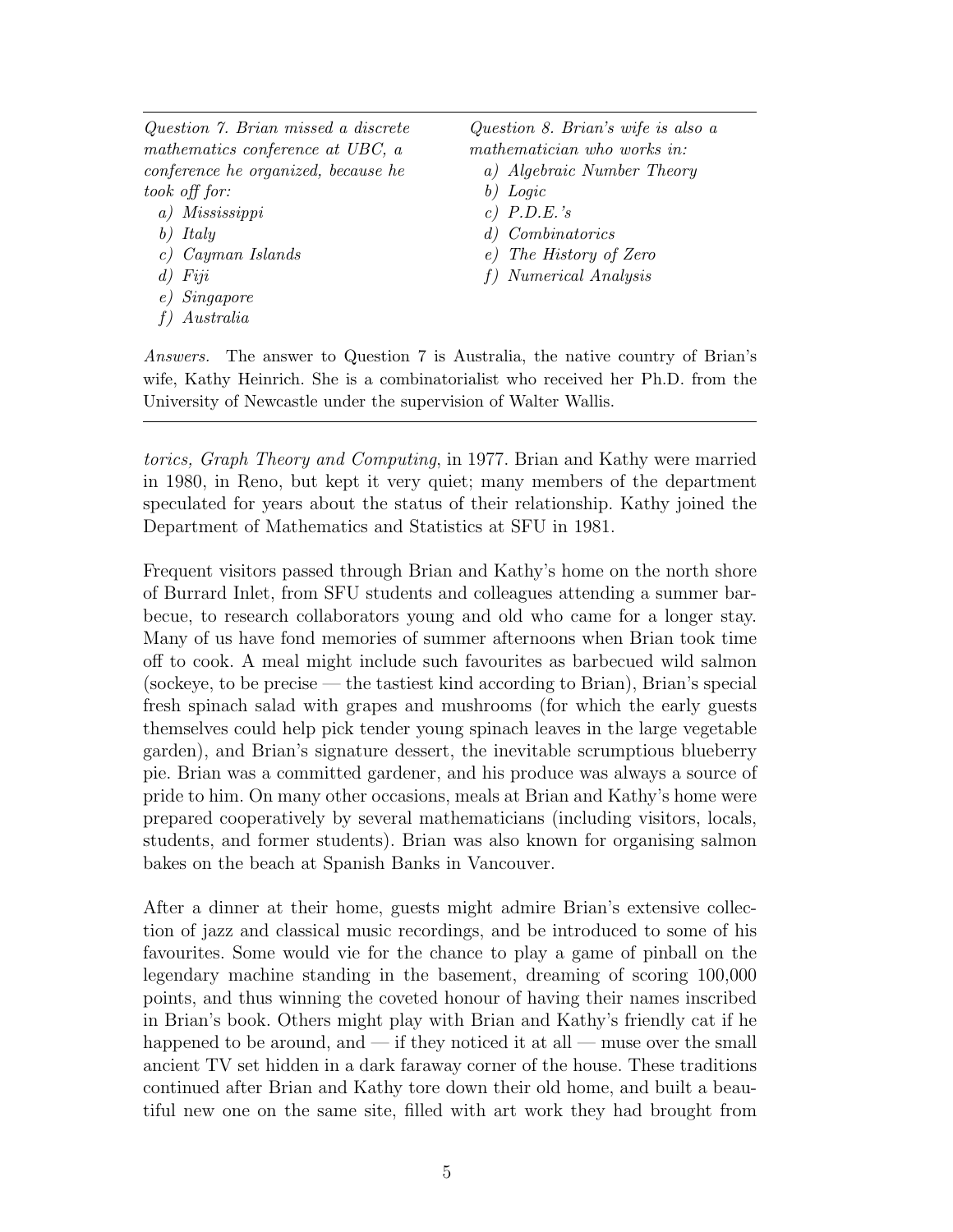their travels around the world.

| Question 9. One of Brian's students | Question 10. Which pair of initials is |
|-------------------------------------|----------------------------------------|
| went on to be a:                    | not a pair of initials of Brian's      |
| a) famous Toronto chef              | students:                              |
| b) high financier                   | a) $C.Q.Z.$ and $S.M.$                 |
| $c)$ Canadian table tennis senior   | $b)$ J.M. and J.L.                     |
| champion                            | c) $L.G.$ and $K.H.$                   |
| d) slum lord                        | d) $B.V.$ and $M.S.$                   |
| $e)$ fireman                        | $e)$ S.M. and L.V.                     |
| f) Provincial Attorney General      | $f)$ J.A. and S.Z.                     |

Answers. Brian indeed counts a high financier among his former students; however, Luis Goddyn and Kathy Heinrich, who are hiding behind the initials L. G. and K. H. in Question 10, are not among them.

Brian spent 32 years at Simon Fraser University before taking early retirement in September of 1998, at the age of 60. His retirement left him free to move to Regina, Saskatchewan in August of 1999, when Kathy was offered the position of Vice-President Academic at the University of Regina. Brian now holds an adjunct position at the University of Regina. After the move, his remaining graduate students divided their time between Vancouver and Regina. All of his Master's students have since graduated; the last of his 13 Ph.D. students has successfully defended his thesis, and Brian maintains that he will not be taking on any more students. He has gradually been divesting himself of teaching, administrative, and administrative research-related commitments, over the last few years.

Since moving to Regina, Brian has instituted annual "Prairie Discrete Math Workshops," similar in nature to the Combinatorial Potlatches, but covering the Prairies region and lasting for a weekend.

| Question 11. Brian publishes in: | Question 12. During the Southeastern |
|----------------------------------|--------------------------------------|
| a) The Journal of Improbable     | International Conference in Florida, |
| Results                          | Brian often frequented:              |
| b) Better Homes & Gardens        | a) high end shopping malls           |
| $c)$ College Math. Journal       | b) Little Havana in Miami            |
| d) Poker Magazine                | c) greyhound racing                  |
| e) Mechanics Illustrated         | d) Greyhound bus station             |
| f) Playboy                       | e) New York Yankee spring baseball   |
|                                  | Jai Alai                             |

Answers. Jai Alai is another sport that has interested Brian, and he often took the opportunity of seeing it played professionally in Florida, with bets on outcomes adding to the excitement.

To some extent, Brian has filled the gap left by his retirement with other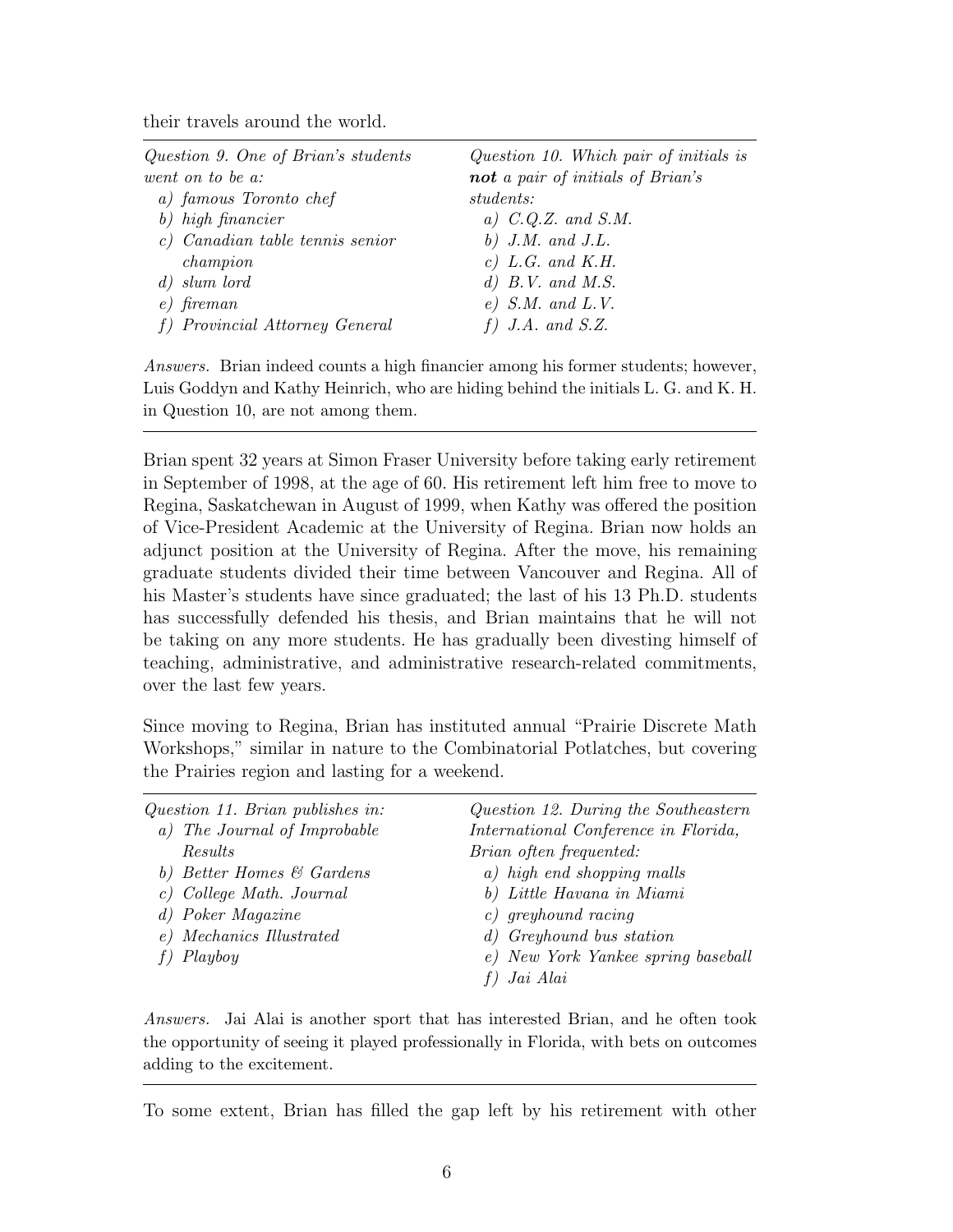pursuits. Shortly before retirement, he began to take piano lessons; he particularly enjoys both classical and jazz music, and has a long-standing appreciation for both opera (he would drive from Vancouver to Seattle for certain operatic productions, as well as for Husky games) and the symphony. His interest in poker has intensified, and he writes regular articles about the mathematics of poker for both the Poker Digest and the Canadian Poker Player magazine; copies of these articles are available from his web page, http://www.math.sfu.ca/~alspach.

He tells us that soon, he will have finished shedding other responsibilities, and will be free to concentrate on some of the research problems that continue to particularly intrigue him. Another motivation for clearing his plate is to leave himself free to travel as he pleases.

In addition to his mathematical achievements, Brian is the proud father of two children (by his marriage to Linda), Alina and Mark; he has four granddaughters.

Brian came onto the graph theory scene just as the first books in English on the subject appeared. Thus, his career has spanned the tremendous development of the subject, and his work and influence have contributed significantly to that development. His research has been ground-breaking in a number of areas within graph theory that have since attracted a great deal of attention and interest. Summaries of some of Brian's major contributions to research follow. A full list of his publications can be found at the end of this paper.

**Notation.** In all that follows,  $p$  and  $q$  will be used exclusively to denote distinct prime numbers; if a number could be composite, another letter, such as k, m, or n, will be used. The letter G will always denote a group, and X and Y will always denote graphs.

# 1 Tournaments and Digraphs

Brian's thesis, and many of his early papers, dealt with tournaments: simple digraphs without digons, whose underlying graph is complete. Some of these results generalise to broader classes of directed graphs. Although Brian gradually moved away from tournaments in his research, his work on tournaments was fundamental to a number of research topics in this area. In Brian's first published paper [1], he proved that regular tournaments are arc-pancyclic: that is, that for every arc in a regular tournament and every length  $k$  between 3 and n, where n is the number of vertices of the tournament, the specified arc appears in a cycle of length k. This work initiated the major research direction of Hamilton connectivity in directed graphs, which is now a fruitful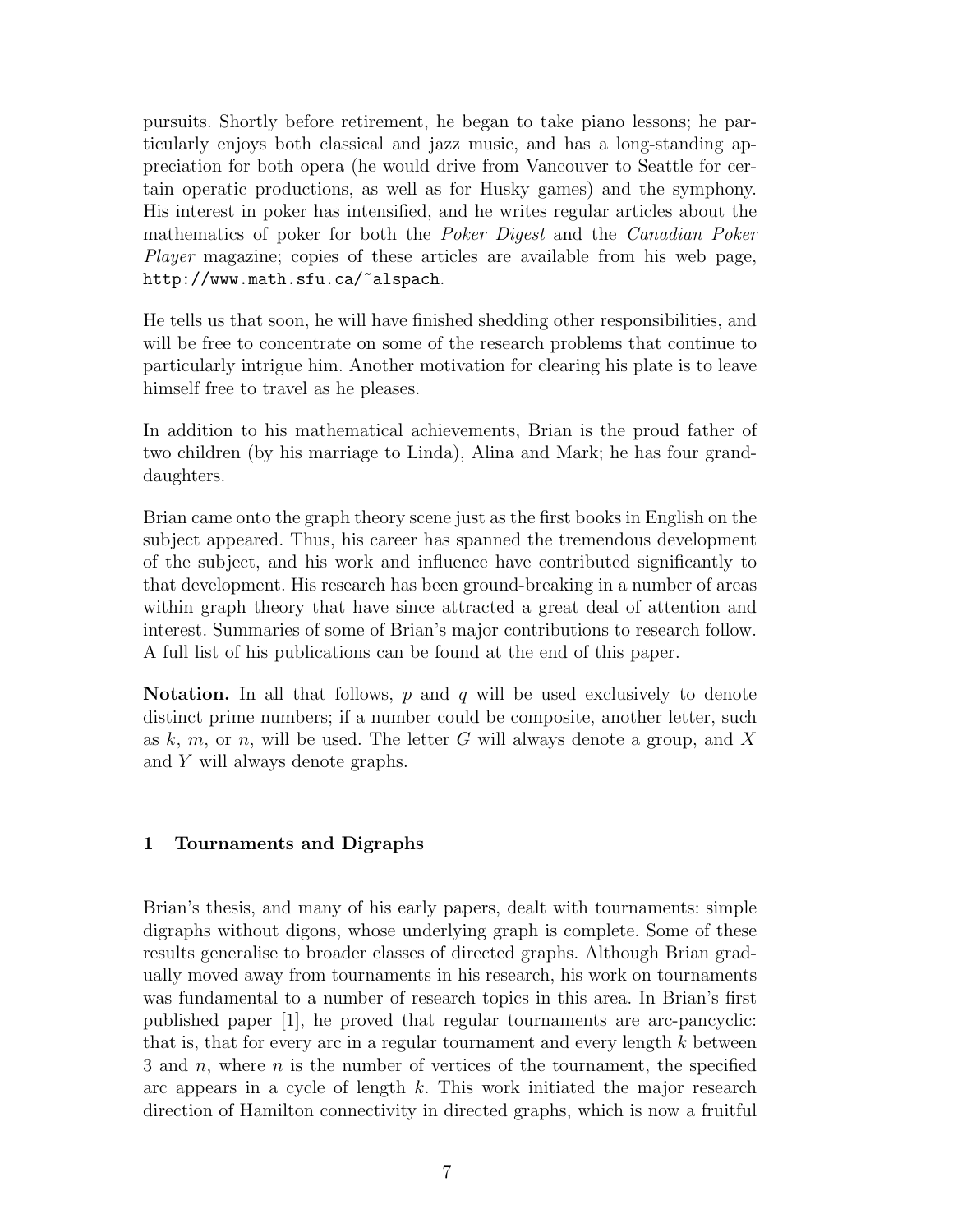subject area with hundreds of papers. It also formed the basis and motivation for many related results about the cycle structure of tournaments.

Several of Brian's early results deal with symmetries of tournaments, reflecting his developing interest in permutation groups. With Myron Goldberg and John Moon, he proved an analogue for tournaments of a result of Sabidussi, determining the automorphism group of the wreath product of two tournaments in terms of the automorphism groups of the two tournaments [2]. He found a combinatorial proof of a previously-known upper bound on the order of the automorphism group of any tournament on n vertices  $|3|$ , and later improved this by coming up with a recursive formula for the exact value of the maximum order of such an automorphism group [6], in joint work with Len Berggren.

A tournament (necessarily of odd order) is called a circulant tournament if its automorphism group contains a transitive cyclic subgroup. Brian proved [4] that a circulant tournament is always self-converse: that is, there is a permutation on the vertices that reverses every arc in the tournament. He then showed that any self-converse vertex-transitive tournament is a circulant tournament, but that vertex-transitivity by itself is not sufficient. Although this result has not attracted a great deal of attention, it has a strong flavour of results that he later obtained on circulant graphs, and these have led to much additional research. Some of Brian's early results [10,14] involved path decompositions of digraphs and tournaments. These were joint work with Norman Pullman and David Mason. They represent Brian's first works in the area of decompositions, where some of his most significant research has been done.

If there is an arc from  $u$  to  $v$  in an asymmetric digraph, then a directed path of length k from u to v is called a k-bypass. An asymmetric digraph  $D$ that is not totally disconnected is said to have the 2-bypass property, if for every arc  $(u, v)$  of D, there is a 2-bypass from u to v. Brian, Brooks Reid and David Roselle showed [9] that for every  $n \geq 7$ , there is a strongly connected asymmetric digraph of order  $n$  with the 2-bypass property. Furthermore, if the k-bypass property is defined analogously, then any asymmetric digraph with the 2-bypass property also has the 3-, 4-, 5-, and 6-bypass properties. Finally, of all labelled asymmetric digraphs on  $n$  vertices, the proportion that have the 2-bypass property tends to 1 as n tends to infinity. These results led to a great deal of work on connectivity properties of tournaments.

The number of vertices in a tournament having a particular score is called the frequency of that score. The set of frequencies of scores of a tournament is called the (score) frequency set of the tournament. Brian and Brooks Reid [18] proved that each nonempty set of positive integers is the frequency set of some tournament, and they determined the smallest possible order for such a tournament. They also gave a similar result for digraphs.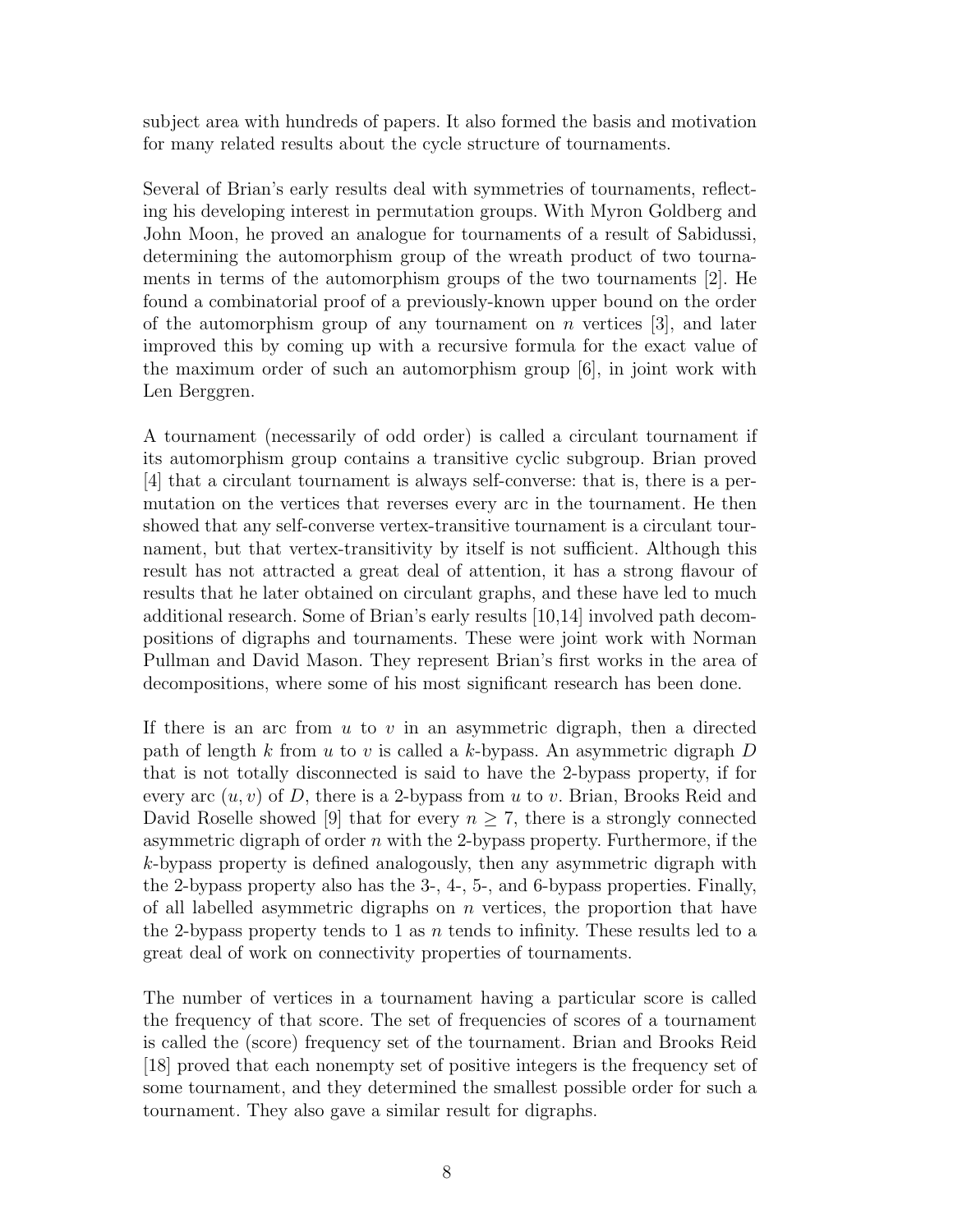## 2 Permutation Groups and Their Actions on Graphs

Brian has been working on problems regarding the interactions of graphs with permutation groups for many years. He is widely regarded as an expert in this area, and particularly on the topic of Cayley graphs. The class of Cayley (di)graphs is a restriction of the class of vertex-transitive (di)graphs, to the case where the automorphism group of such a graph contains a regular subgroup. (A permutation group action on a set  $\Omega$  is regular if for any  $u, v \in \Omega$ , there is a unique element g of the group, for which  $g(u) = v$ . If G is a regular subgroup of  $Aut(X)$ , we say that X is a Cayley (di)graph on G. This restriction from vertex-transitive graphs to Cayley graphs makes many problems easier to solve, and eliminates the need to consider some pesky recurring counter-examples, such as the Petersen graph. Brian has written chapters about Cayley graphs for several books, including the Handbook of Graph Theory [76], and Topics in Algebraic Graph Theory [77]. Some of his work in this area is outlined below.

#### 2.1 Automorphism groups of graphs

In a 1967 paper, Turner *J. Combinatorial Theory* **3** (1967), 136–145 showed that any vertex-transitive graph on  $p$  vertices is a circulant graph (that is, a Cayley graph on a cyclic group). This paper was a major influence on Brian; it was the first source of his lasting interest in automorphisms of graphs. In 1973, Brian determined the automorphism group for such a graph or digraph. In fact, he gave an explicit method for determining the automorphism group, from the standard representation for such a circulant (di)graph. He also used this to enumerate the number of circulant (di)graphs of order  $p$  that have a fixed automorphism group [5,7]. This work leads easily to a polynomial-time algorithm for determining the full automorphism group of a circulant (di)graph on p vertices. Subsequently, other authors built on this work to produce considerably more complicated structural results about the automorphism groups of circulant (di)graphs on n vertices, in the cases where  $n$  is either a prime power, or square-free.

One way of learning about the automorphism group of a graph, is to determine its transitivity properties. This was an approach that interested Brian, and he had several results in this area. In 1973, Brian gave a new proof  $|8|$  of a result characterising finite permutation groups  $G$  whose action is 2-homogeneous (i.e., transitive on unordered pairs but not 2-transitive). This was closely related to his later work on  $1/2$ -transitive graphs: that is, graphs whose automorphism group acts transitively on the vertices and on the edges, but not on the arcs. These graphs were first considered by Bouwer in 1970, but were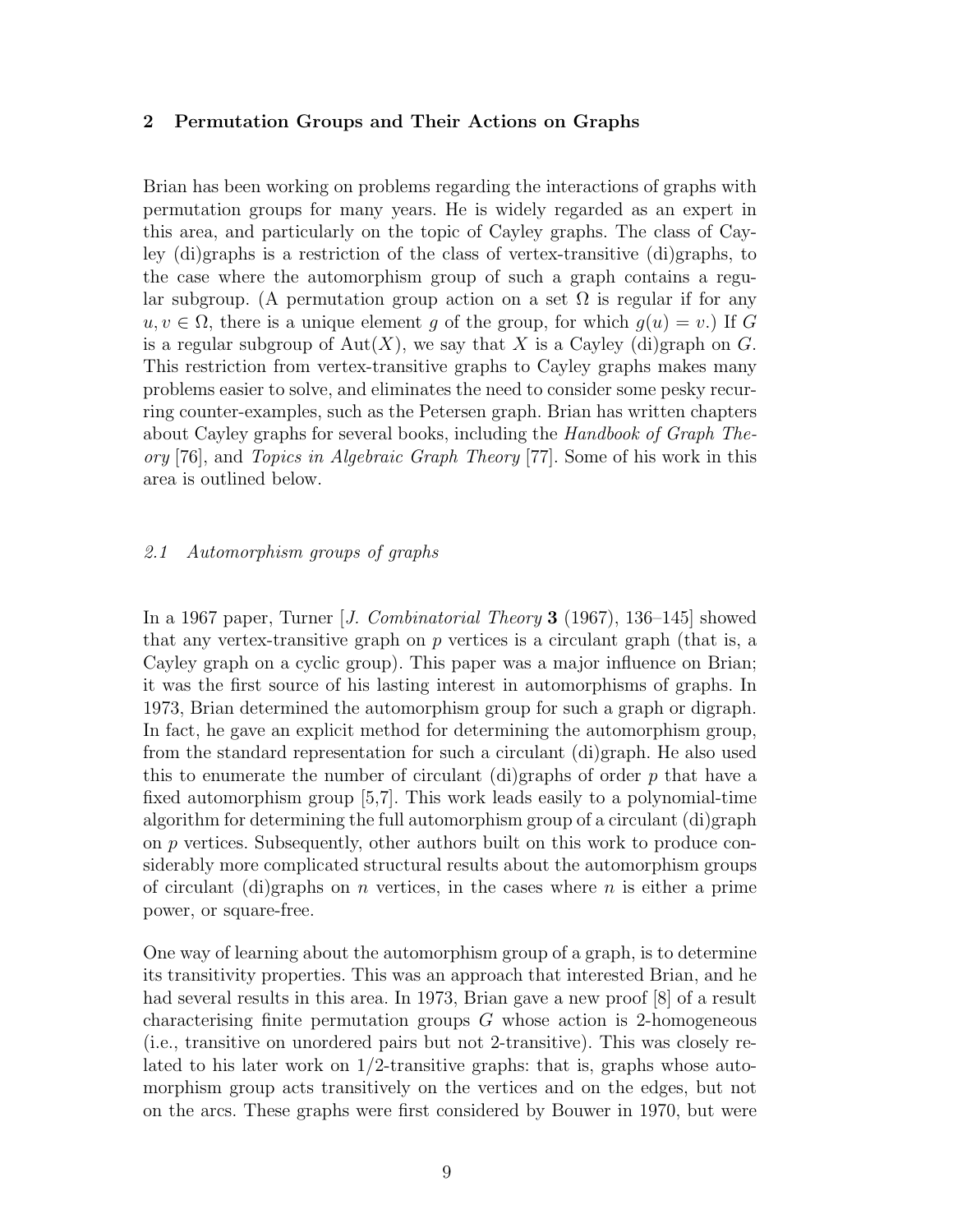almost completely neglected until Brian's paper [59] with Dragan Marušič and Lewis Nowitz, in which the first infinite family of 1/2-transitive (metacirculant) graphs of a fixed degree (namely, 4) was constructed. Soon followed another paper [61], this time with Ming-Yao Xu, in which Brian determined all 1/2-transitive graphs on 3p vertices, where  $p \neq 2$ . The subject quickly gained in popularity and has since been generating a number of papers every year. Brian's results have been used by other researchers studying 1/2-transitive, as well as 1-regular graphs (that is, graphs whose automorphism group acts regularly on the arcs).

Brian, working with Marston Conder, Dragan Marušič, and Ming-Yao Xu, was also able to determine precisely which circulant graphs are k-arc-transitive for  $k \geq 2$ : that is, have automorphism groups that act transitively on the directed walks of length at least 2 that do not double back on themselves [65]. Their characterisation shows that very few classes of circulant graphs are highly symmetric in this sense. There have been a number of subsequent papers that extend their result towards a characterisation of circulant graphs whose automorphism groups act transitively on the arcs.

In 1974, Brian posed the following problem about automorphism groups [11]: for each subgroup of the symmetric group  $S_n$ , determine whether or not it is the automorphism group of some graph whose vertex set is  $\{1, \ldots, n\}$ . At the time, he was able to solve the problem for  $n \leq 7$ . Like the Graphical Regular Representation (GRR) question, this question hit on an important problem with Frucht's 1938 construction, for any abstract group  $G$ , of a graph whose isomorphism group is abstractly isomorphic to G. Although there are many partial solutions, in its full generality this problem of Brian's remains open.

#### 2.2 The CI-problem

Another area in which Brian produced seminal research is known as the CIproblem, which is the problem of determining which graphs and which groups have the CI-property (defined shortly). The main significance of this property is two-fold: it greatly simplifies the problem of testing for isomorphisms between graphs, and it also makes enumeration of non-isomorphic Cayley graphs on a group with the CI-property much more feasible. Brian made the first real progress on the latter problem, when he and Marni Mishna determined the number of non-isomorphic Cayley graphs (and digraphs) on every cyclic group that has the CI-property, as well as certain other classes of Cayley (di)graphs that have the CI-property [73]. Both of these problems (isomorphism testing and enumeration of isomorphism classes) are extremely difficult in general, and finding solutions for Cayley graphs in particular is important, because of their extensive use in network theory. A Cayley graph  $X$  on the group  $G$  has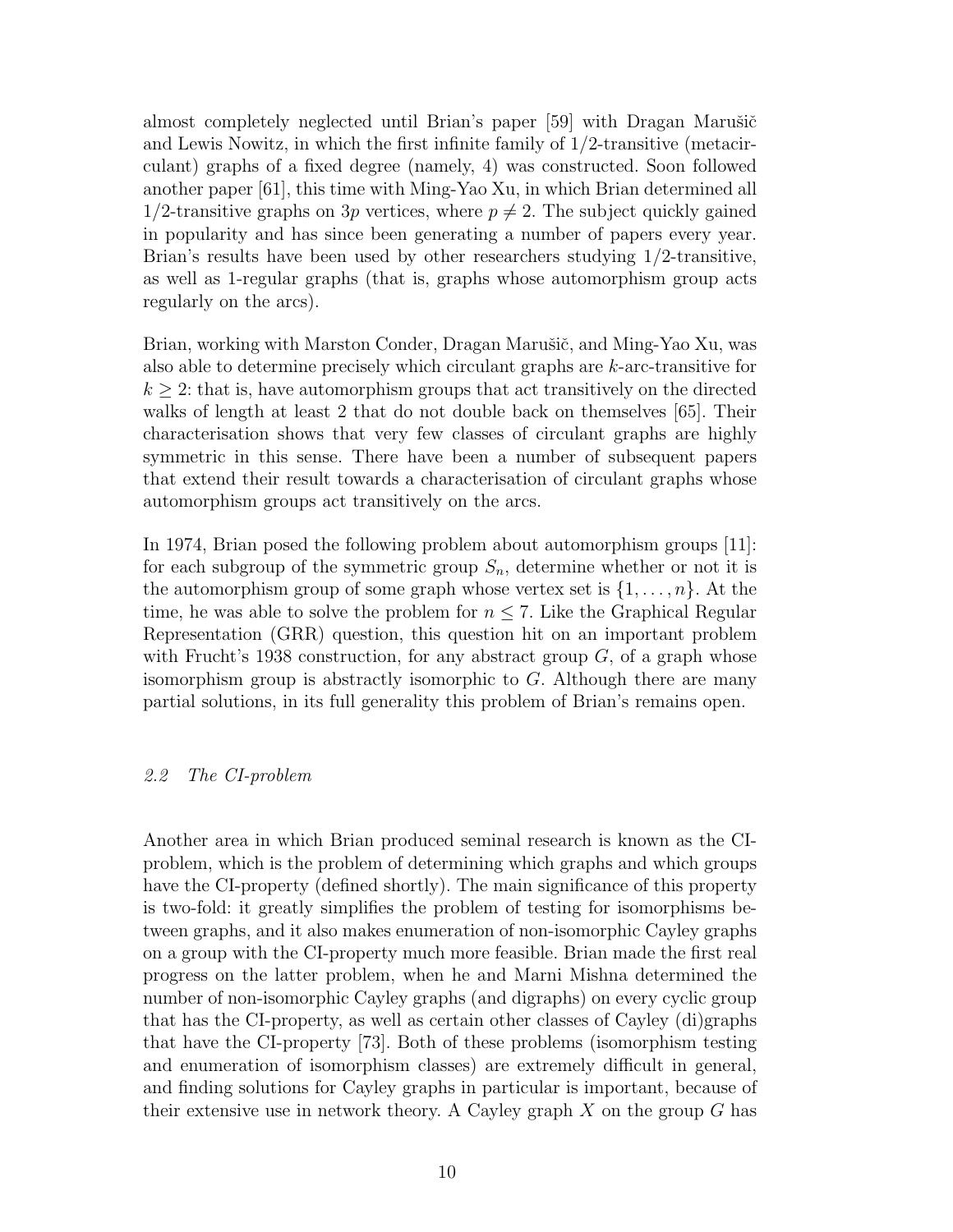the CI-property if, whenever Y is isomorphic to X, there is a group automorphism of G that induces a graph isomorphism from  $X$  to Y in a natural way. A group G has the CI-property if every Cayley graph on  $G$  has the CI-property. Although much work has been done on the CI-problem and many significant partial results have been obtained (the groups for which the problem remains open are in a quite limited list), the problem remains unsolved.

Brian's results on this problem include a proof that the cyclic group of order pq has the CI-property, and a determination of precisely which circulant graphs of order  $p^2$  have the CI-property [19]; these results were obtained in joint work with Tory Parsons. After many subsequent partial results, cyclic groups were eventually classified according to which have the CI-property, but [19] was the first significant step in this effort. In the same paper, they also observed that if there is a connected Cayley graph on the group  $G$  that does not have the CI-property, then for any group G' for which  $G \leq G'$ , there is a connected Cayley graph on  $G'$  that does not have the CI-property.

For elementary abelian groups, Brian and Lewis Nowitz found elementary proofs that  $\mathbb{Z}_p^2$  and  $\mathbb{Z}_p^3$  have the CI-property [70]. Although these results were previously known, there is some hope that their technique can be extended, at least to the first unknown case,  $\mathbb{Z}_p^5$ . It is currently known that  $\mathbb{Z}_p^n$  does not have the CI-property for *n* sufficiently large, but the only prime for which all elementary abelian groups have been characterised according to which have the CI-property, is  $p = 2$ .

#### 2.3 Other work on permutation groups acting on graphs

In a very important 1982 paper, Brian and Tory Parsons introduced "metacirculant" graphs [31], an infinite family of vertex-transitive graphs that includes the Petersen graph. All of these graphs contain a vertex-transitive metacyclic group in their automorphism groups. Partly because they include the Petersen graph, these graphs are a very important and natural family of vertextransitive graphs, and numerous researchers have studied them in relation to a variety of problems about vertex-transitive graphs. In some sense, they are the simplest infinite family of vertex-transitive graphs that involve nonabelian group actions. They are a rich source of many interesting families of graphs, such as vertex-transitive graphs that are not Cayley graphs, and 1/2 transitive graphs. Metacirculant graphs are a generalisation of the concept of "2-circulant" graphs, introduced in an earlier paper of Brian's [20] that was written with Richard Sutcliffe.

Brian has also produced noteworthy results on 3-edge-colourability of Cayley graphs together with Yi-Ping Liu and C.Q. Zhang [66], and has written a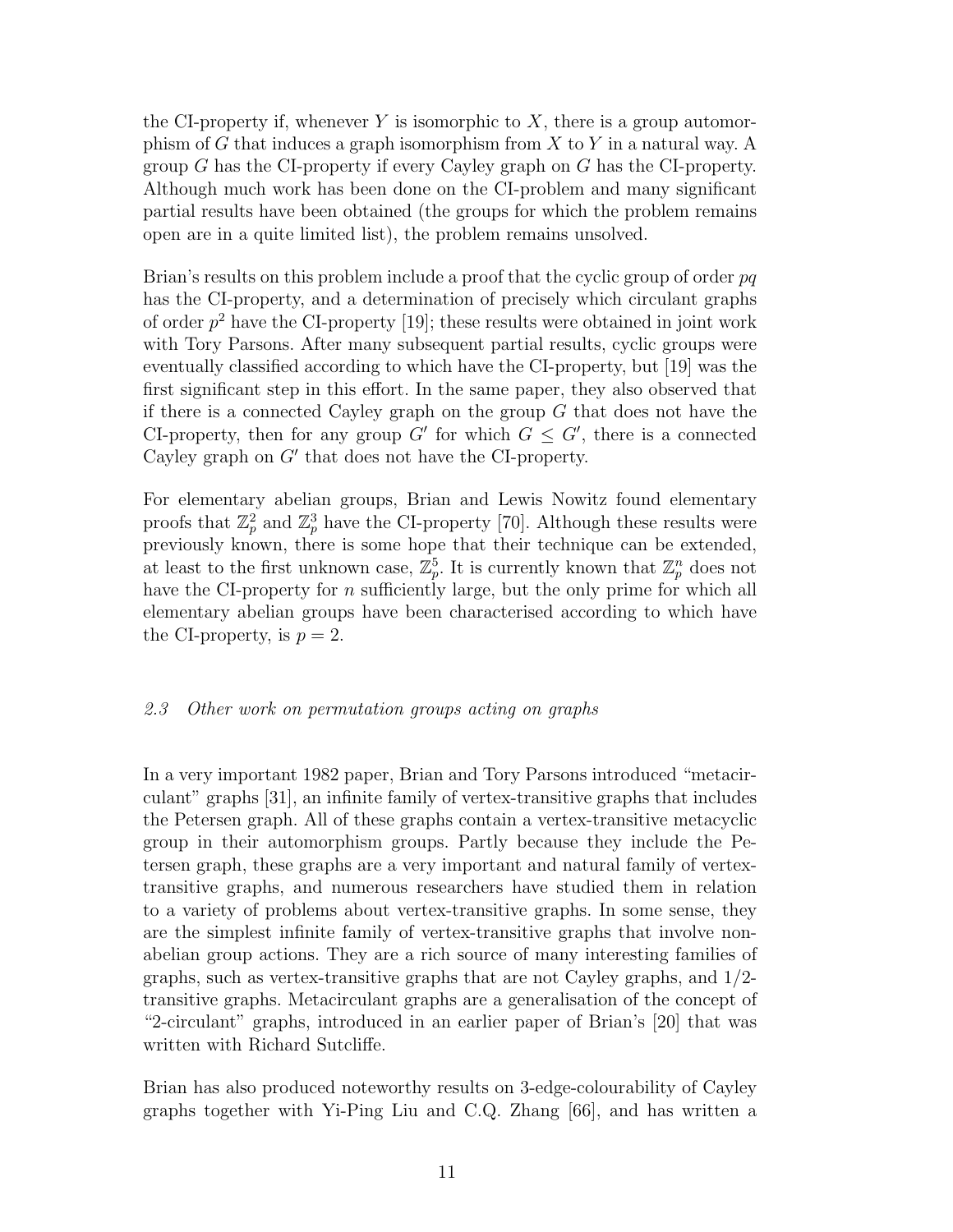paper applying Cayley graphs to a problem in computer science [57].

### 3 Decompositions and Factorisations

Brian's interest in graph decompositions and factorisations has spanned more than three decades, and seems to have grown only stronger over the years. It started, as mentioned earlier, with two papers [10,14] on path decompositions of digraphs, and has since encompassed topics such as cycle and hamiltonian decompositions, orthogonal factorisations, 1-factorisations, and more. Out of all of his work in this area, two items have been particularly outstanding. First, he made one of the most significant contributions to the complete solution of the Oberwolfach problem for equal cycle lengths, a problem that had attracted much interest for almost 20 years before Brian began to work on it. Second, more recently, he developed powerful techniques that have led to the complete solution of the old problem of decomposing complete and nearly complete graphs into cycles of a fixed length. This problem goes back more than a century, and has been spun off into many related areas of research, but Brian's work on it represented an enormous break-through that cracked the problem wide open.

A graph will be called nearly complete, and denoted by  $K_n - I$ , if it is obtained from the complete graph  $K_n$  of even order n by removing the edges of a 1-factor. A decomposition of a graph X into its subgraphs  $X_1, \ldots, X_k$  is a partition of the edge set of X into the edge sets of  $X_1, \ldots, X_k$ . A Y-decomposition of a graph X is a decomposition of X into subgraphs isomorphic to  $Y$ .

#### 3.1 Cycle decompositions of complete and nearly complete graphs

It is easy to determine the following necessary conditions for  $K_n$  to admit a decomposition into cycles of length m: the degree  $n-1$  of the graph must be even and the cycle length m must divide the number of edges  $n(n-1)/2$ . The conjecture that these necessary conditions are also sufficient shares its origins with the first results on the existence of Steiner triple systems in the midnineteenth century. The first positive results of a general type (in particular, for m even and  $n \equiv 1 \pmod{m}$  were obtained in the 1960s, and over the following decades, a concerted effort was invested into this problem by many mathematicians. Brian's first contribution was a 1980 paper [25] with Badri Varma, where the conjecture is shown to be true for cycle length twice a prime power. A good decade later, he extended the conjecture to include nearly complete graphs, thus claiming that  $K_n$  with n odd, and  $K_n - I$  with n even, can be decomposed into cycles of length  $m$  if and only if  $m$  divides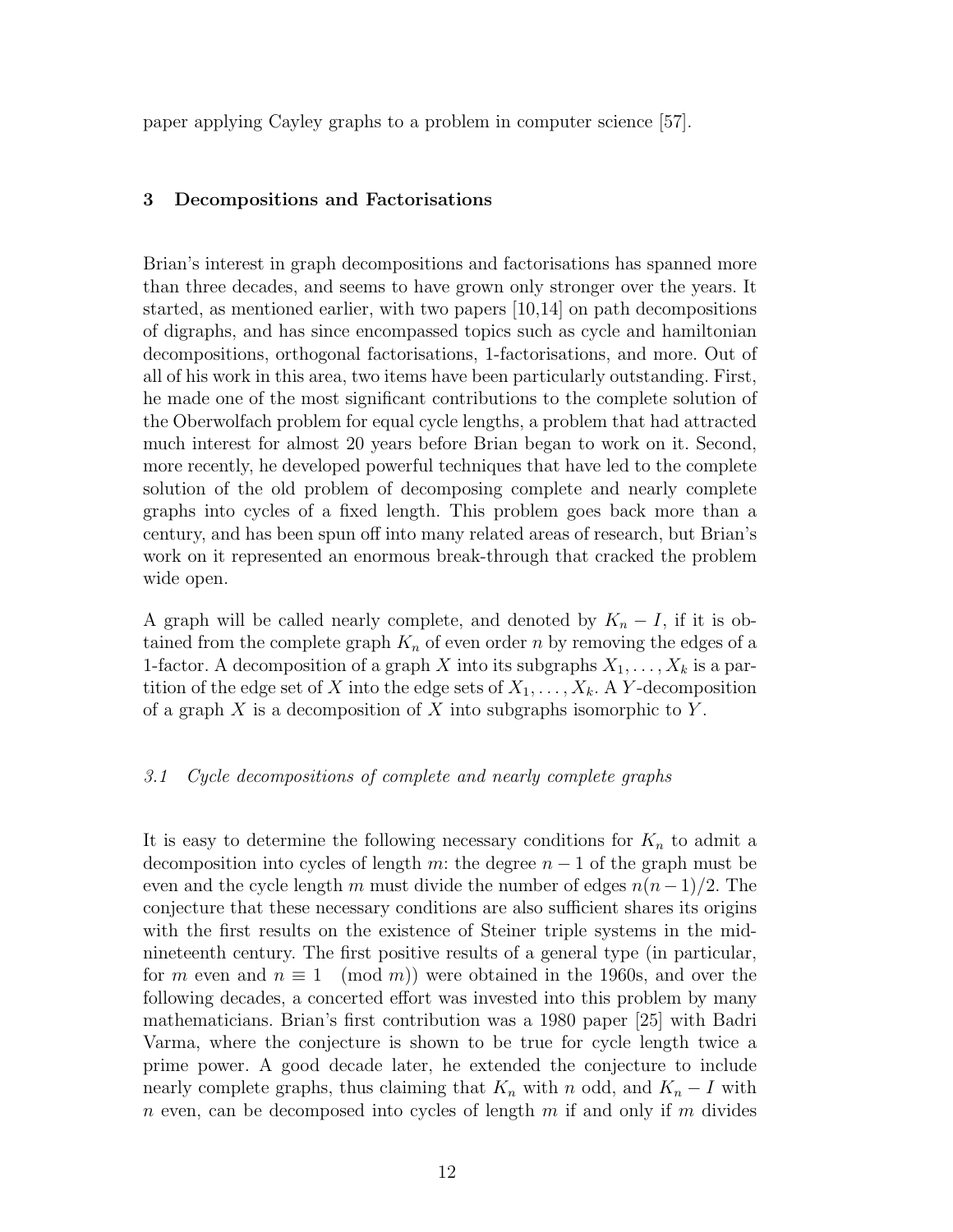$n(n-1)/2$  and  $n(n-2)/2$ , respectively. In a paper with Susan Marshall [62] he showed that the conjecture is true if  $n$  is divisible by 4 and congruent modulo m to some k with  $m/2 \leq k < m$ . By 1989, Hoffman, Lindner, and Rodger [J. Graph Theory 13 (1989), 417–426 had developed the so-called reduction step, showing that in the case with m and n both odd, it is sufficient to prove the conjecture for n in the interval  $[m, 3m]$ . Relying on this result and working with Heather Gavlas, Brian discovered a new approach for constructing mcycle decompositions of complete graphs of order n in the case where  $m$  and  $n$  are both odd, and nearly complete graphs of order  $n$  in the case where  $m$  and  $n$  are both even, thus completely solving the problem for these two of the four cases in [72]. Further extending Brian's powerful techniques, one of his students, Mateja Sajna, completed the proof of the conjecture for the remaining two cases with  $m$  and  $n$  of opposite parity.

Following these break-through results, the focus of research in this area shifted to other problems, including decompositions of complete and nearly complete graphs into cycles of unequal length. To this problem Brian contributed a profound conjecture [Research Problem 3, Discrete Math. 36 (1981), 333–334] as early as 1981; namely, that  $K_n$  for n odd, and  $K_n - I$  for n even, can be decomposed into cycles of lengths  $m_1, m_2, \ldots, m_k$  if and only if the sum  $m_1 + m_2 + \ldots + m_k$  of the cycle lengths equals the total number of edges. This conjecture remains wide open to this day, although it has been proved in many special cases and no counterexamples have been found.

Recently, working with Heather Gavlas, Mateja Sajna, and Helen Verrall, Brian was able to extend his pioneering techniques for constructing cycle decompositions of complete and nearly complete graphs to complete symmetric digraphs [74], thus proving a conjecture of Bermond and Faber, which had been open since 1976. This conjecture claimed that the complete symmetric digraph on  $n$  vertices (with one arc in each direction between each pair of vertices) can be decomposed into directed cycles of length  $m$  if and only if the obvious necessary condition that the cycle length  $m$  divide the number of arcs  $n(n-1)$  is satisfied, except in the case that the pair  $(m, n)$  is one of  $(3, 6)$ ,  $(4, 4)$ , and  $(6, 6)$ , in which case such a decomposition does not exist. Despite much effort invested into proving this conjecture over the years, only partial results had been known before Brian tackled the problem. The paper [74] received high acclaim, and was for a while featured on the JCTA web page as one of the most downloaded articles.

#### 3.2 The Oberwolfach problem

The Oberwolfach problem asks if it is possible to decompose the complete or nearly complete graph into isomorphic 2-factors, each a disjoint union of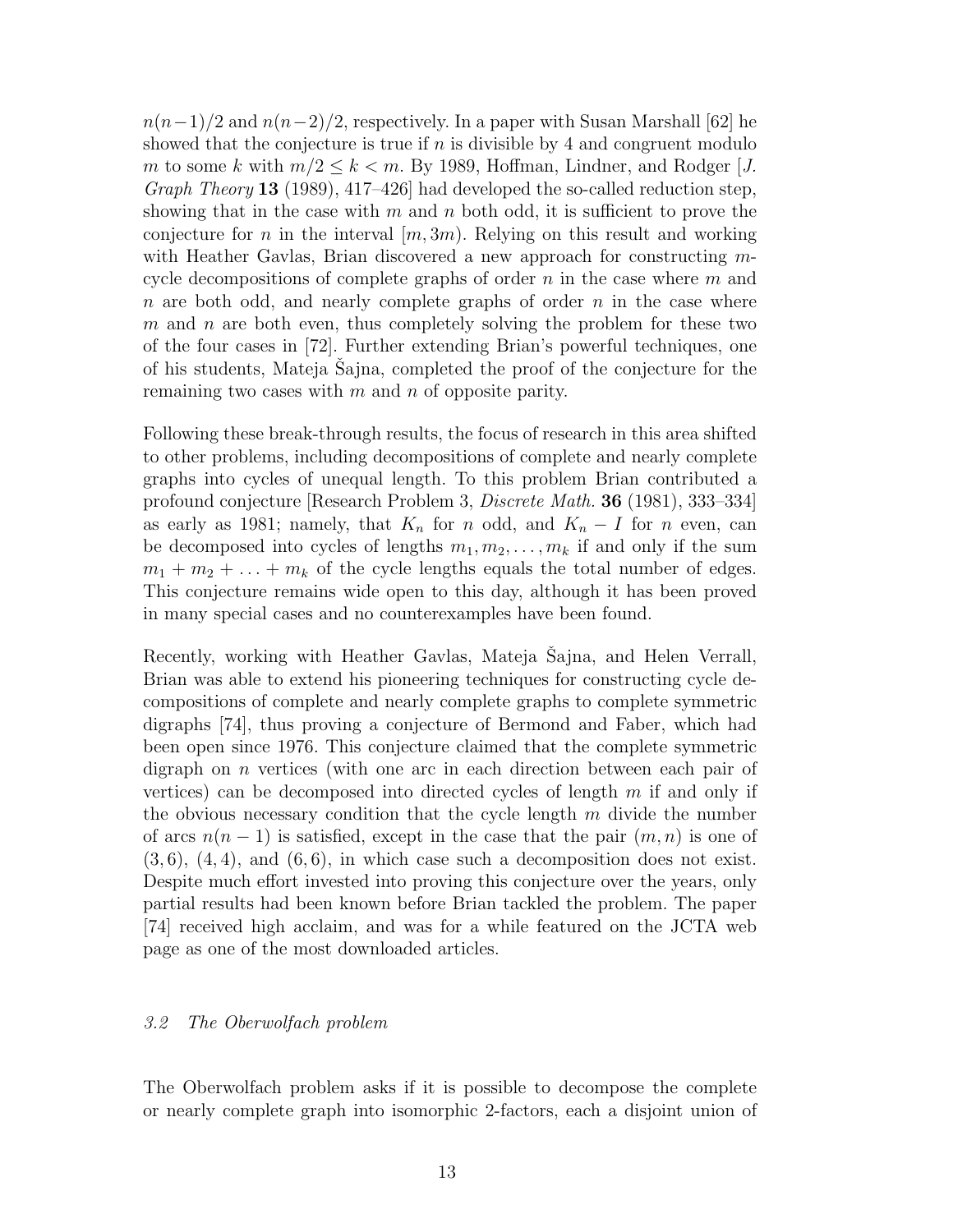cycles of specified lengths. More precisely,  $OP(m_1, \ldots, m_k)$  asks if, for  $n =$  $m_1 + \ldots + m_k$ , it is possible to decompose  $K_n$  for n odd, and  $K_n - I$  for n even, into isomorphic 2-factors, each consisting of one cycle of each of the lengths  $m_1, \ldots, m_k$ . If  $m_1 = \ldots = m_k = m$ , the notation  $OP(k; m)$  is used. The problem was first posed by Ringel in 1967 for complete graphs, and in 1979 for nearly complete graphs. Since then, a positive answer has been obtained in many special cases, and a negative answer in a few cases that are widely believed to be the only exceptions, but the complete solution of the problem has been stubbornly alluding the researchers, and the problem seems to be only gaining in notoriety.

Brian's first contribution [38] in this area, with Roland Häggkvist, was the solution of  $OP(k; m)$  for all even m. In other words, they established that if m is even and divides n, then  $K_n - I$  can be decomposed into 2-factors whose components are cycles of length  $m$ . A few years later, Brian teamed up with Paul Schellenberg, Doug Stinson, and David Wagner to attack  $OP(k; m)$  with m odd, and in a single paper  $[43]$  they solved the problem for all cases but  $k = 4$ . Thus, they proved that if m is an odd divisor of n and  $n \neq 4m$ , then  $K_n$ for n odd, or  $K_n - I$  for  $n > 6$  even, can be decomposed into 2-factors whose components are cycles of length m. The case  $k = 4$  was settled by Hoffman and Schellenberg a couple of years later  $[Discrete Math. 97 (1991), 243-250].$ Brian's work was thus of crucial importance in the complete solution of the Oberwolfach problem for fixed cycle length. He is also the author of a survey paper [67] on the Oberwolfach problem.

#### 3.3 Other work on factorisations and decompositions

With his strong interest in Hamilton cycles as well as cycle decompositions, Brian had a special fondness for hamiltonian decompositions: that is, decompositions into Hamilton cycles and possibly one 1-factor. He showed [24] that a connected vertex-transitive graph of order 2p admits a hamiltonian decomposition if  $p \equiv 3 \pmod{4}$ , and with Moshe Rosenfeld [40], he investigated hamiltonian decompositions of graphs arising from simple 4-dimensional polytopes. In particular, they established necessary and sufficient conditions for prisms over simple 3-polytopes to admit a hamiltonian decomposition, and showed that duals of cyclic 4-polytopes always admit such a decomposition. Brian also wrote a survey [47] on hamiltonian decompositions with Jean-Claude Bermond and Dominique Sotteau.

Related to the above is Brian's work on 1-factorisations. With John George [49], he determined some sufficient conditions for the tensor product  $X \times Y$  of graphs  $X$  and  $Y$  to have a 1-factorisation. One of these sufficient conditions is that  $X$  be k-regular, and Y have a decomposition into Hamilton cycles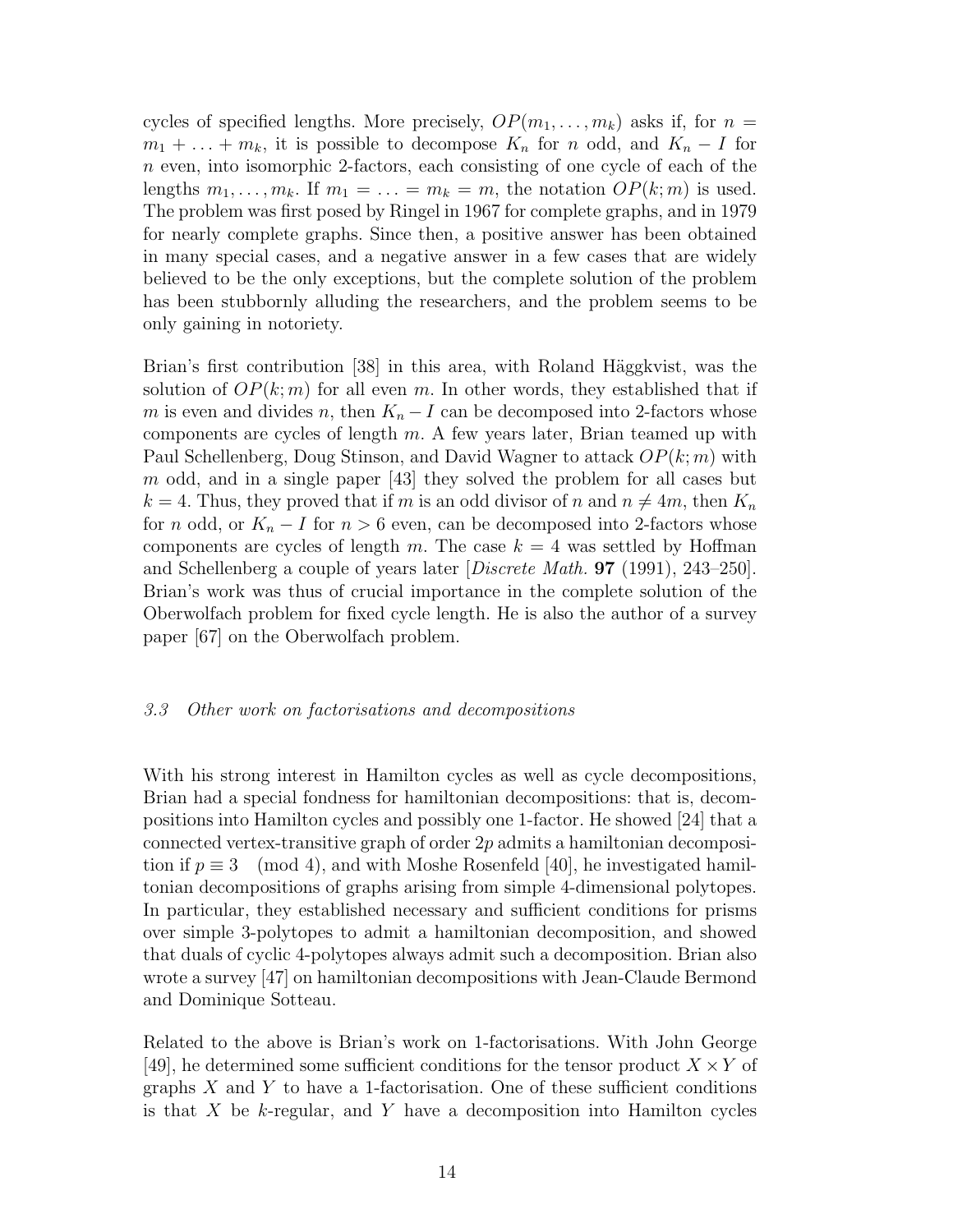or be complete of prime power order k. In an earlier solo paper  $[34]$ , Brian determined that a line graph of a complete graph admits a 1-factorisation if and only if it has an even number of vertices.

In addition to the papers on path decompositions of directed graphs and the very recent paper on directed cycle decompositions of complete symmetric digraphs, two other early papers of Brian's dealt with decompositions of directed graphs. In [22], written with Kathy Heinrich and Badri Varma, he studied decompositions of the complete directed graph into oriented pentagons, and in [29], certain decompositions into oriented cycles of length one less than the order of the graph; this was joint work with Kathy Heinrich and Moshe Rosenfeld. The decomposition into so-called antidirected cycles, discussed in [29] has the interesting property that for each pair of cycles in the family, there exists an arc that lies in the first cycle while its reversal lies in the second cycle. This is reminiscent of orthogonal factorisations, our next topic.

Let X be a graph,  $\mathcal{F} = \{F_1, \ldots, F_k\}$  a factorisation of X, and Y a subgraph of X. Then Y is said to be orthogonal to the factorisation  $\mathcal F$  if each edge of Y lies in exactly one factor of  $\mathcal F$ . Brian, Guizhen Liu, and Kathy Heinrich studied matchings and  $[a, b]$ -subgraphs (subgraphs with the degree of each vertex in the interval  $[a, b]$  that are orthogonal to certain factorisations in [55]. The same team also wrote a survey [56] on orthogonal factorisations. This survey poses some interesting problems, including the following: for a 2k-regular graph X and a given 2-factorisation  $\mathcal F$  of X, is it true that there always exists a matching of X orthogonal to  $\mathcal{F}$ ? Several researchers have become interested in this problem and have shown that the answer is positive if  $k$  is sufficiently small relative to the order of the graph. Some asymptotic results are known as well; however, the general problem appears very difficult and remains open to date.

Another result of Brian's, jointly with Joy Morris and V. Vilfred, was the precise characterisation of those values of  $n$  for which a self-complementary circulant graph of order *n* exists, using simple algebraic techniques  $[69]$ . This was conjectured in 1963 by Sachs, and was also proven by Fronček, Rosa and Siran using graph-theoretic methods. Several researchers have since begun to study various generalisations of this problem.

# 4 Hamilton and Other Cycles

The problem of finding Hamilton cycles in graphs is a difficult one that has attracted much interest. Brian has obtained results on this problem for a variety of families of graphs. His most significant contributions in this area have come in two forms: his classification of which generalised Petersen graphs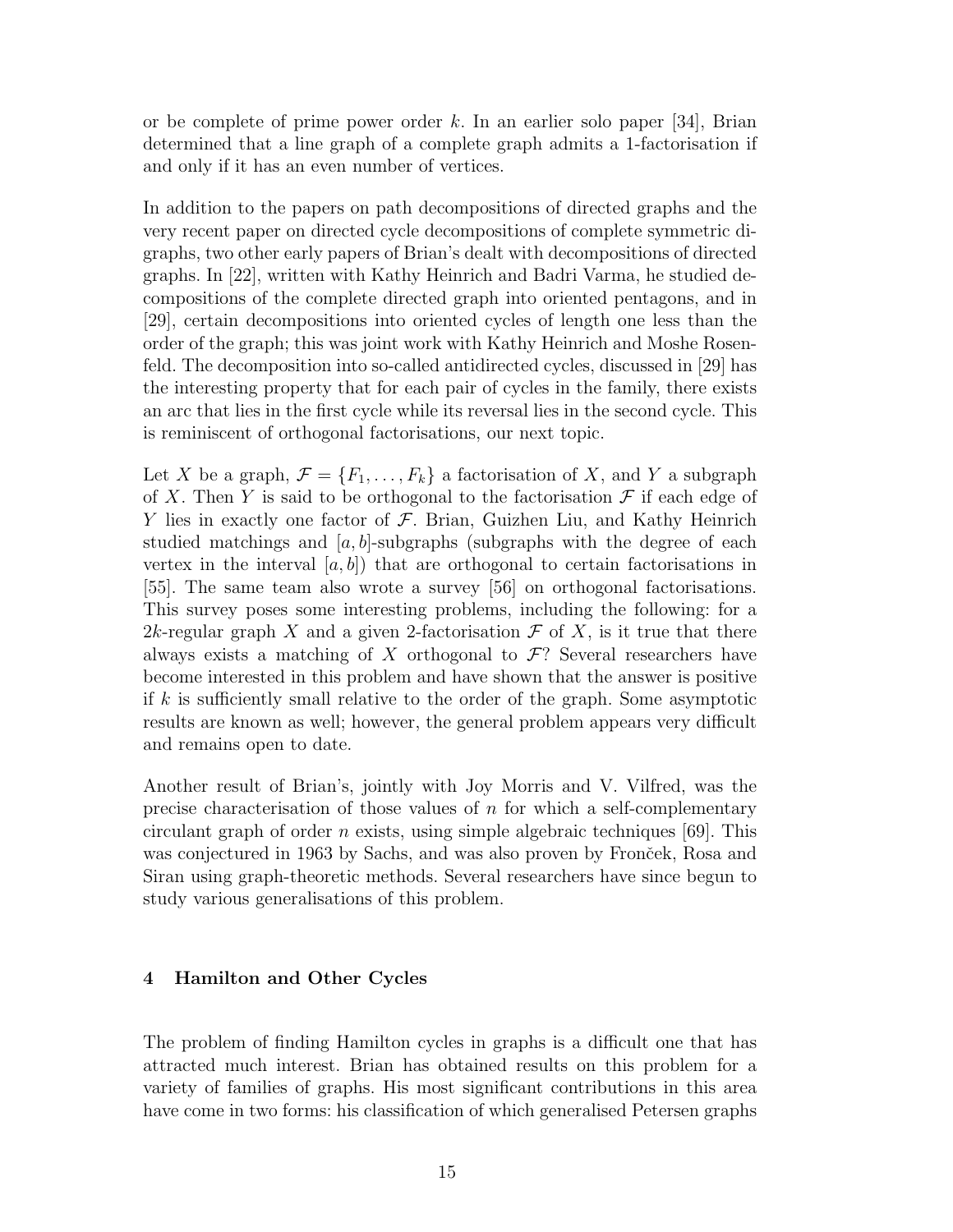have Hamilton cycles, and his work on finding Hamilton cycles in vertextransitive graphs. His work on generalised Petersen graphs is very well-known and respected. His work on Hamilton cycles in vertex-transitive graphs was foundational, and his techniques have been widely employed by others. Brian wrote a highly influential survey on the problem of finding Hamilton cycles in vertex-transitive graphs [30].

It has been conjectured that all but a finite number of connected vertextransitive graphs (the Petersen graph being one exception) have a Hamilton cycle, and that all connected Cayley graphs on at least 3 vertices are hamiltonian. Brian has made some of the most significant progress towards proving these conjectures. Brian's first result in this area was to prove [23] that all connected vertex-transitive graphs on p vertices are not only hamiltonian, but Hamilton-connected: that is, that there is a Hamilton path between any two vertices in such a graph. Using this, he showed that the Petersen graph is the only non-hamiltonian, connected, vertex-transitive graph on  $2p$  vertices. This work spurred on a number of other researchers, who were gradually able to prove related results for values such as 4p and pq, sometimes obtaining only a Hamilton path, and sometimes requiring the stronger hypothesis that the graph be a Cayley graph in order to guarantee the existence of a Hamilton cycle.

Brian also proved [28,37] that all of the generalised Petersen graphs  $\mathbb{G}P(n,k)$  $(k < n/2)$  are hamiltonian, except for the case in which they were already known not to be,  $\text{GP}(n, 2)$  where  $n \equiv 5 \pmod{6}$ . In the first paper, he worked with Peter Robinson and Moshe Rosenfeld to prove that for any  $n$ , all but finitely many of the generalised Petersen graphs are hamiltonian. The paper that completed the classification was a solo effort. As mentioned above, this work gained him wide recognition.

In a series of three papers, Brian was able to prove that every connected metacirculant graph for which the cardinality of each block is a prime power has a Hamilton cycle, except the Petersen graph [32,39,42]. The first two papers dealt with blocks of prime cardinality, and were joint work with Tory Parsons; Erich Durnberger joined them on the second paper. The extension to prime powers was written by Brian alone. This is the best result known for this family of graphs.

If X is a graph and  $\text{Aut}(X)$  contains a semiregular element  $\alpha$ , then the quotient graph  $X/\alpha$  has as its vertices the orbits of  $\langle \alpha \rangle$ ; two such vertices are adjacent if and only if there is an edge in  $X$  joining a vertex of one corresponding orbit to a vertex in the other corresponding orbit. Brian developed three methods of obtaining a Hamilton cycle in X from a Hamilton cycle in  $X/\alpha$ . He used these methods to show that if G is metacyclic (with more than 2 elements), and X is the Cayley graph on G with the standard generating set, then X has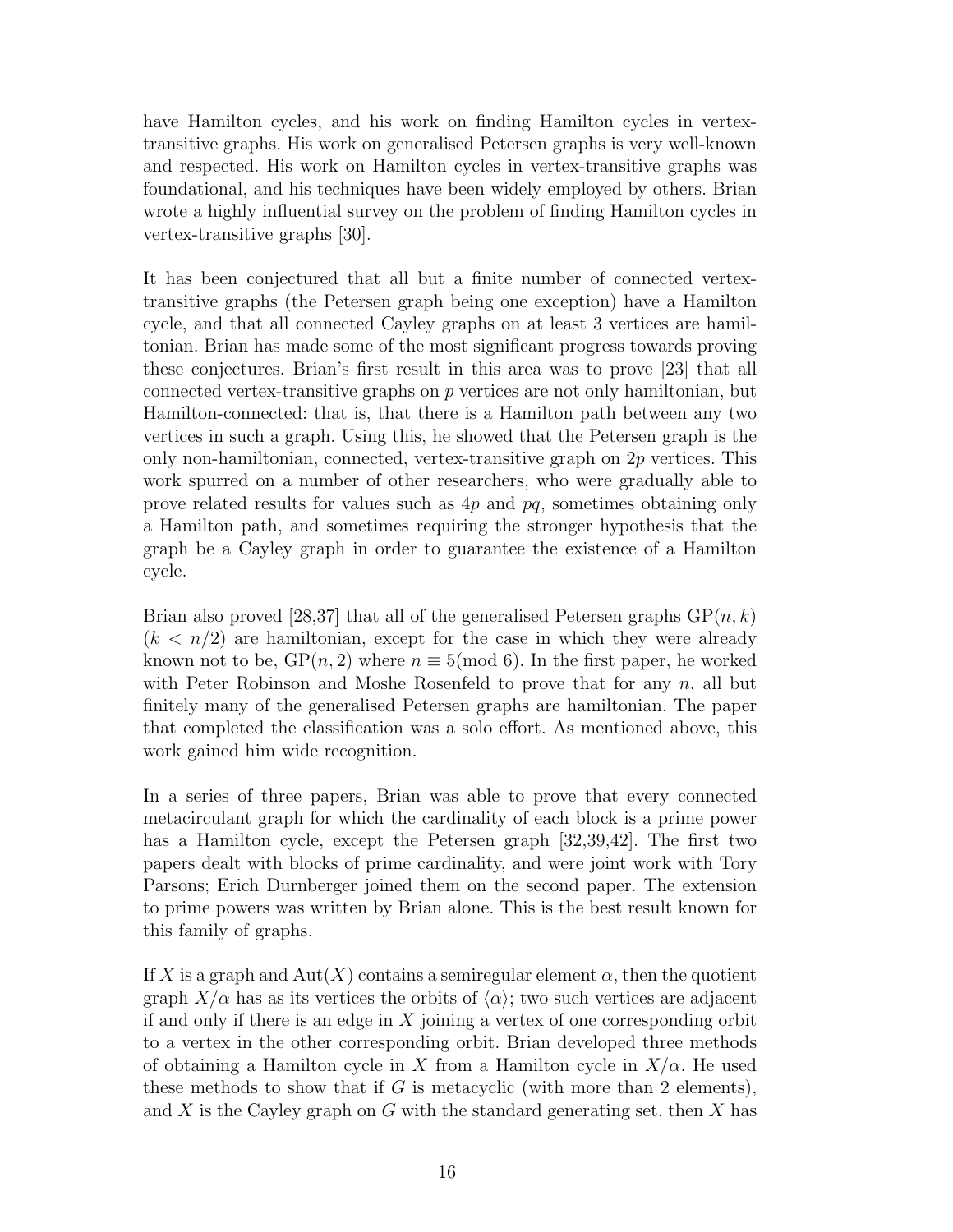a Hamilton cycle [44]. The techniques that he developed were later employed in many of the other results on Hamilton cycles in vertex-transitive graphs. In fact, this notion of the quotient graph that he developed has been used far more broadly, in structural results about vertex-transitive graphs.

In joint work with C.Q. Zhang, Brian proved that every cubic Cayley graph on a dihedral group has a Hamilton cycle [46]. He later extended this — now working with C.C. Chen and Kevin McAvaney  $|64|$  — to show that some families of these are in fact Hamilton-laceable (this is the best possible result for bipartite graphs: that there is a Hamilton path connecting any two vertices that are an odd distance apart). Whether or not all Cayley graphs on dihedral groups are hamiltonian remains an open problem, despite the considerable interest that it has attracted.

One of the major results in this area, was the proof [Chen and Quimpo, Combinatorial mathematics, VIII (Geelong, 1980), 23–34, Lecture Notes in Math., 884, Springer, Berlin, 1981] that every Cayley graph on an abelian group is Hamilton-laceable if the graph is bipartite, and Hamilton-connected otherwise. Brian and Yusheng Qin were able to extend this result to all hamiltonian groups: that is, finite non-abelian groups in which every subgroup is normal [71]. Brian also suggested another way of determining the prevalence of Hamilton cycles in graphs, by characterising their Hamilton space. The Hamilton space of a graph is the subspace of its cycle space that is generated by its Hamilton cycles. Working with Stephen Locke and Dave Witte, he determined the Hamilton space for any Cayley graph on an abelian group precisely, and showed that it is almost always equal to the cycle space [48].

Brian's results on Hamilton cycles in graphs that are not vertex-transitive include results on hamiltonian properties of matroid base graphs (where the bases of the matroid form the vertices of the graph, with adjacencies where the corresponding bases differ in exactly one element) [45] (with Gui Zhen Liu); and the block-intersection graphs of certain pairwise-balanced designs [50] (with Kathy Heinrich and Bojan Mohar) and of certain balanced incomplete block designs [54] (with Donovan Hare).

With the exception of results dealt with in the section on decompositions, by far Brian's most significant result on cycles that are not Hamilton cycles, was his proof with Luis Goddyn and C.Q. Zhang, that graphs with the circuit cover property are precisely those graphs that have no subgraph homeomorphic to the Petersen graph [60]. A graph has the circuit cover property if for any admissible weight function  $w$  on its edges, there exists a list of circuits in the graph, such that each edge e belongs to precisely  $w(e)$  of these circuits. A weight function is admissible providing that the obvious necessary conditions hold: the sum of weights of the edges of any edge cut is even and is at least twice the weight of each edge of the cut. This work extended previous results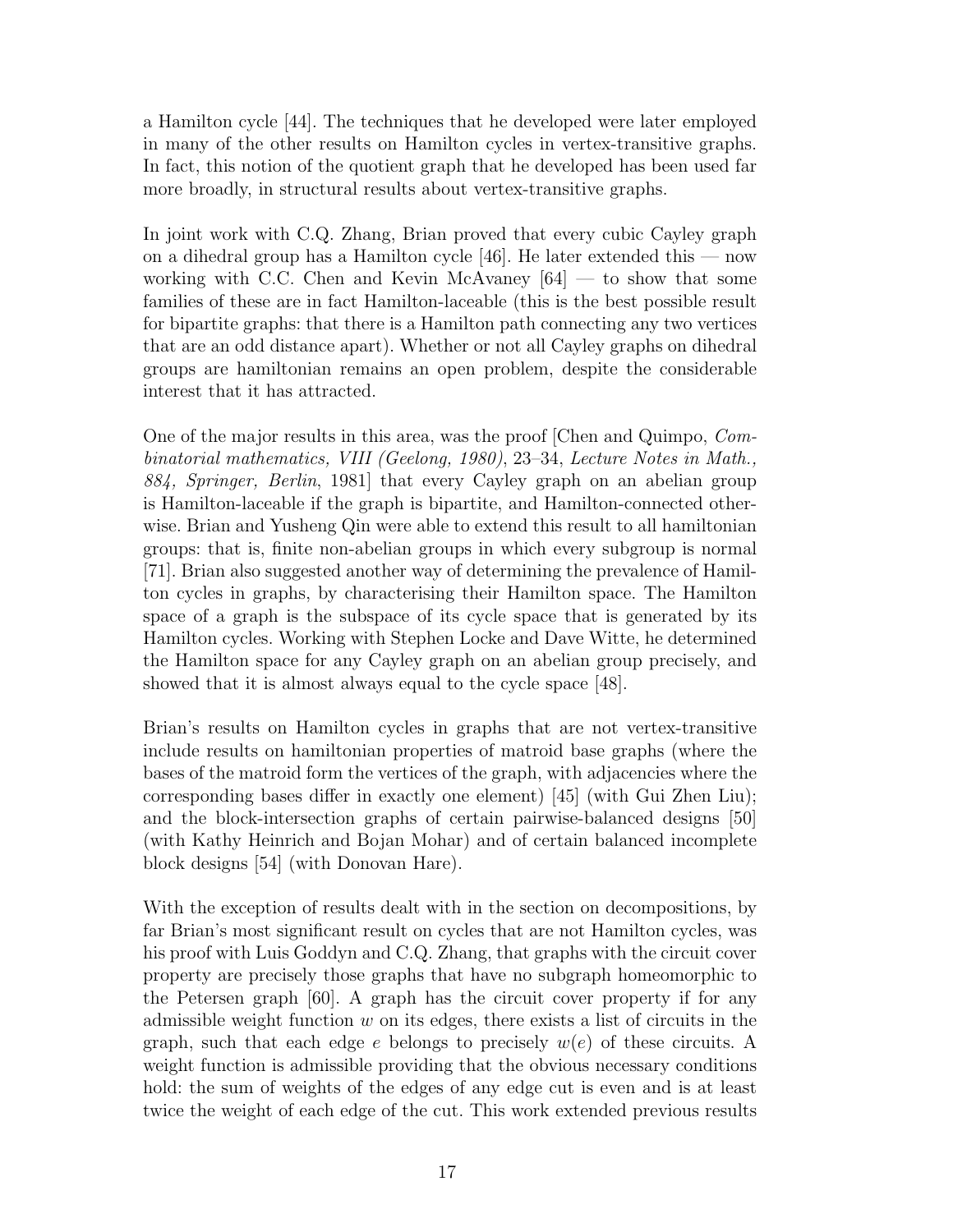by Seymour and by Brian himself (working with C.Q. Zhang) [58]. It has in particular two nice consequences for bridgeless graphs that do not contain any subgraph homeomorphic to the Petersen graph. Firstly, they satisfy the cycle double cover conjecture, that is, each of them has a family of circuits such that each edge belongs to exactly two of these circuits. Secondly, for these graphs the problem of finding the minimum sum of lengths of circuits for coverings of the edges by circuits is equivalent to the classical Chinese postman problem. Brian and his co-authors' fundamental work on this has led to solutions of several open problems and has important impacts far beyond the graph decomposition area, in such fields as graph embedding, cycle cover optimisation, flow problems and graph colourings.

#### 5 Other Work

Brian's work has spanned a broad variety of research topics, in addition to his main interests. He has published papers on such topics as infinite binary sequences [12] (with Taylor Ollman and Brooks Reid), geometric constructions of graphs [17] (with Moshe Rosenfeld), magic cubes [27] (with Kathy Heinrich), so-called "amida" numbers of graphs [52] (with Zhijian Wang), and characterising graphs with a particular adjacency property [53] (with C.C. Chen and Kathy Heinrich). He has also written papers on Ramsey-type problems [15,35,41], in joint work with various combinations of Tom Brown, Martin Gerson, Geňa Hahn, Kathy Heinrich, and Pavol Hell.

His interest in applications has led him to publish papers relating to other fields. One of his results [16], which appeared in the Canadian Journal of Chemistry, applies enumeration techniques to a problem about chemical isomers; it was written with Sam Aronoff. In another paper, he worked with Peter Eades and Gordon Rose on a question that had been posed in Theoretical Computer Science, about the number of productions required to produce the language  $L_n = \{km : 1 \leq k, m \leq n, k \neq m\}$ . An upper bound for this number had been established; Brian and his collaborators produced a lower bound [36].

Probably his most important paper to date, outside of his main research interests, was on matching designs, and was written with Kathy Heinrich. Here, a k-matching is a set of k independent edges in a graph. They considered the problem of constructing  $(n, k, \lambda)$ -matching designs, i.e. collections of kmatchings of  $K_n$  for which any pair of independent edges of  $K_n$  lies in exactly  $\lambda$  of the k-matchings. This generalised earlier study of hyperfactorisations (the special case where n is even and  $k = n/2$ ). They concentrated on the case  $k = 3$  and gave some constructions for the particularly interesting (and difficult) case  $\lambda = 1$  [51]. They also considered the bipartite analogue of these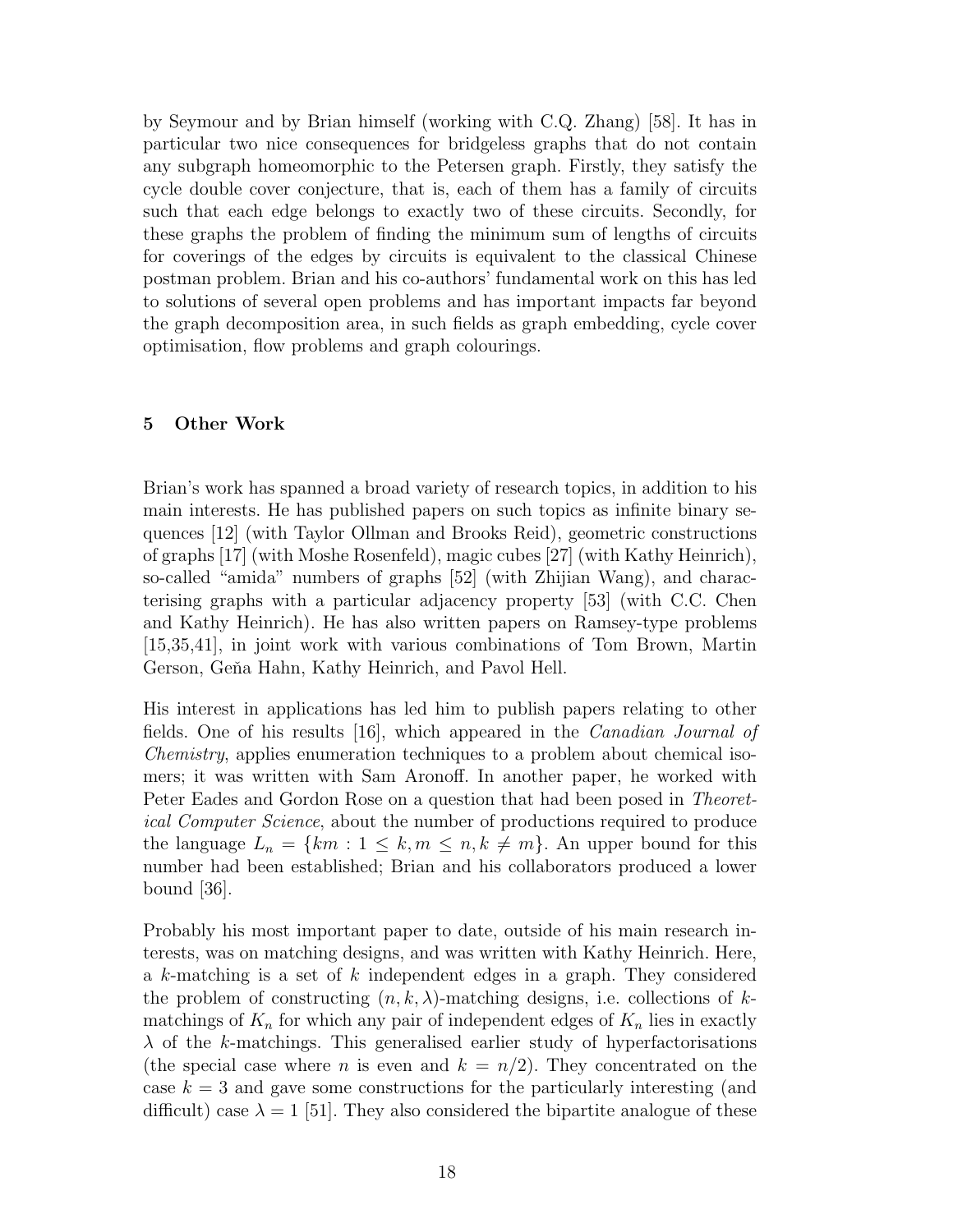matching designs. This paper laid foundations for subsequent constructions of matching designs by other authors.

A recent research area of Brian's [78] has been determining the numbers of pursuers required to find an intruder in a graph, with particular emphasis on Cayley graphs, whose structural properties can make this problem easier to solve. For some years, he led a research project on this topic, partially funded by the Canadian government's Communications Security Establishment. Other project members have included Anthony Bonato, Nancy Clarke, Danny Dyer, Geňa Hahn, Denis Hanson, Jeannette Janssen, Xiangwen Li, Richard Nowakowski and Boting Yang. Brian's interest in this topic stems from an old paper by his former collaborator, Tory Parsons, who had been trying to optimise searching patterns for a lost spelunker in a cave system.

# Acknowledgements

We would like to thank Brooks Reid, Dave Witte Morris, Moshe Rosenfeld, and Pavol Hell, each of whom assisted us by providing stories and information about Brian. Dave also helped us significantly with editing. Brooks deserves our particular gratitude; he not only gave us permission to use his quiz questions, but read a preliminary version of this article, and provided numerous helpful comments and suggestions about wording and content, as well as insights about Brian and his work.

Finally, we would like to thank Brian: now and always, for what he has meant to us professionally and personally, and in this particular context, for his kind assistance in answering some questions for us during the preparation of this article, and in correcting some of the errors in our information about him. Any remaining mistakes are entirely our own.

# References

- [1] Cycles of each length in regular tournaments, Canad. Math. Bull. 10 (1967), 283–286.
- [2] The group of the composition of two tournaments (with Myron Goldberg and J. W. Moon), Math. Mag. 41 (1968), 77–80.
- [3] A combinatorial proof of a conjecture of Goldberg and Moon, Canad. Math. Bull. 11 (1968), 655–661.
- [4] On point–symmetric tournaments, Canad. Math. Bull. 13 (1970), 317–323.
- [5] The groups of point-symmetric graphs and digraphs of prime order, Proc. Third Southeastern Conf. Combin., Graph Theory and Computing, 1972, 23–26.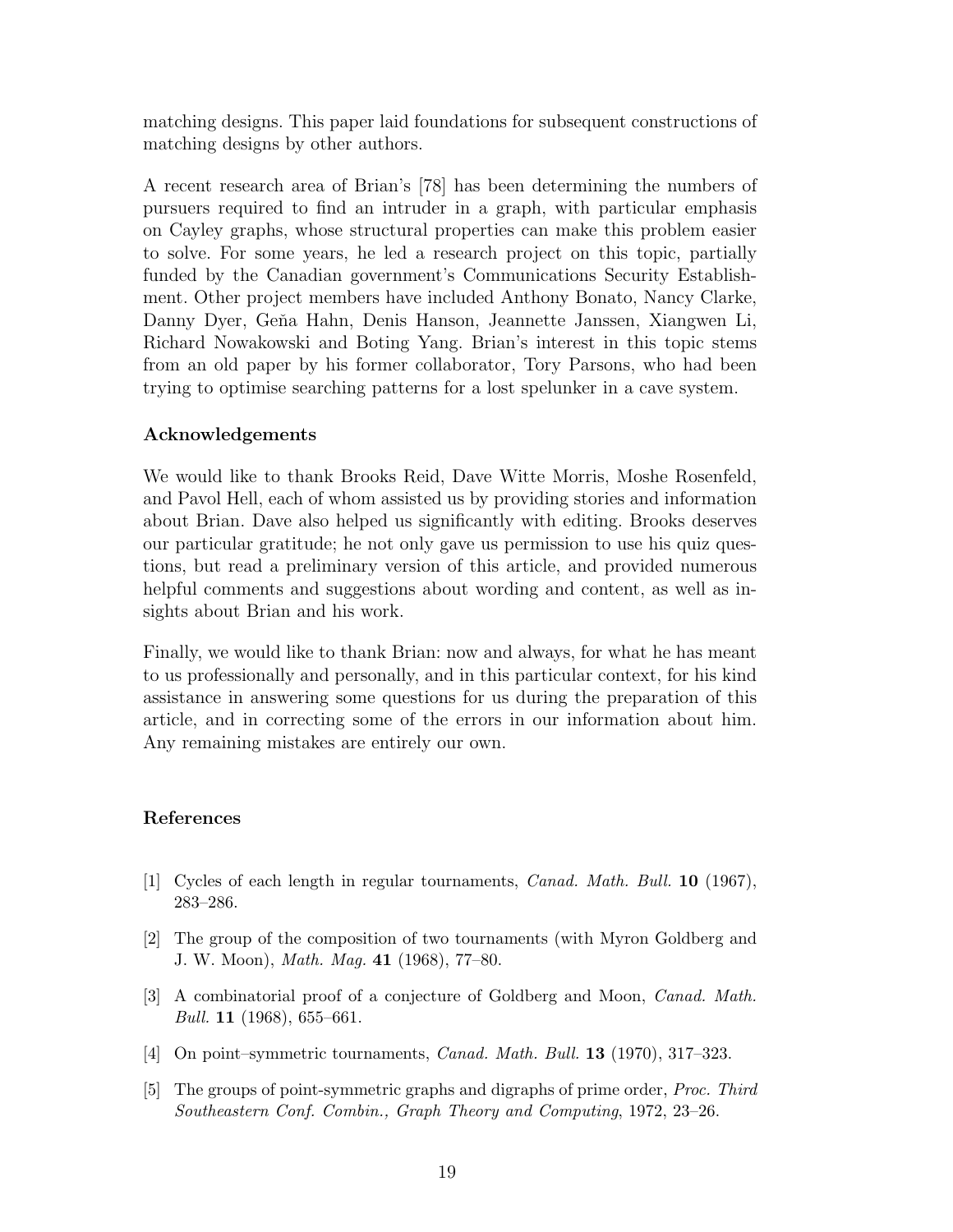- [6] On the determination of the maximum order of the group of a tournament (with J. L. Berggren), Canad. Math. Bull. 16 (1973), 11–14.
- [7] Point-symmetric graphs and digraphs of prime order and transitive permutation groups of prime degree, J. Combin. Theory Ser. B 15 (1973), 12–17.
- [8] A characterization of finite 2<sup>\*</sup>-transitive permutation groups, Proc. Fourth Southeastern Conf. Combin., Graph Theory and Computing, 1973, 131–133.
- [9] Bypasses in assymmetric digraphs (with K. B. Reid and D. P. Roselle), J. Combin. Theory Ser. B 17 (1974), 11–18.
- [10] Path decompositions of digraphs (with Norman J. Pullman), Bull. Austral. Math. Soc. 10 (1974), 421–427.
- [11] On constructing the graphs with a given permutation group as their group, Proc. Fifth Southeastern Conf. Combin., Graph Theory and Computing, 1974, 187–208.
- [12] Mutually disjoint families of 0-1 sequences (with L. T. Ollman and K. B. Reid), Discrete Math. 12 (1975), 205–209.
- [13] Graphs and permutation groups whose transitive constituents have prime degree, Congressus Num. XIII, Proc. Conf. on Algebraic Aspects of Combin., Utilitas Math., Winnipeg, Man., 1975, 203–205.
- [14] Path numbers of tournaments (with David W. Mason and Norman J. Pullman), J. Combin. Theory Ser. B 20 (1976), 222–228.
- [15] On the density of sets containing no k-element arithmetic progressions of a certain kind (with T. C. Brown and Pavol Hell), J. London Math. Soc. (2) 13 (1976), 226–234.
- [16] Enumeration of structural isomers in alicyclic hydrocarbons and in porphyrins (with S. Aronoff), Canad. J. Chem. 55 (1977), 2773–2777.
- [17] On embedding triangle-free graphs in unit spheres (with Moshe Rosenfeld), Discrete Math. 19 (1977), 103–111.
- [18] Degree frequencies in digraphs and tournaments (with K. B. Reid), J. Graph Theory 2 (1978), 241–249.
- [19] Isomorphism of circulant graphs and digraphs (with T. D. Parsons), Discrete *Math.* **25** (1979), 97–108.
- [20] Vertex-transitive graphs of order 2p (with Richard J. Sutcliffe), Ann. N. Y. Acad. Sci. 319 (1979), 18–27.
- [21] Graphs and permutation groups whose transitive constituents have prime degree, Ann. N. Y. Acad. Sci. **328** (1979), 12-20.
- [22] Decompositions of complete symmetric digraphs into the oriented pentagons (with Katherine Heinrich and Badri N. Varma), J. Austral. Math. Soc. Ser. A 28 (1979), 353–361.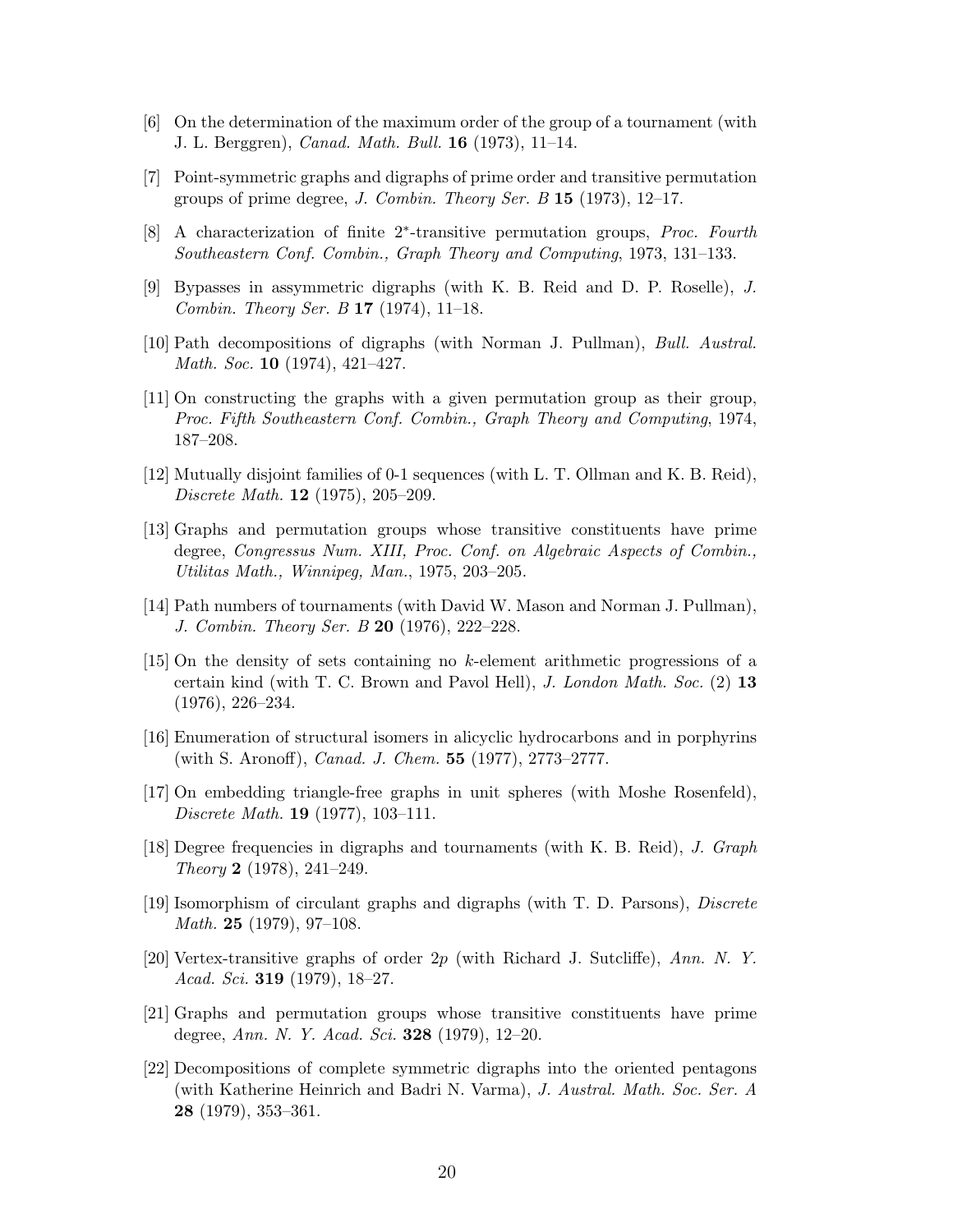- [23] Hamiltonian cycles in vertex-transitive graphs of order 2p, Congressus Num. XXIII, Proc. Tenth Southeastern Conf. Combin., Graph Theory and Computing, Utilitas Math., Winnipeg, 1979, 131–140.
- [24] Hamiltonian partitions of vertex-transitive graphs of order 2p, Congressus Num. XXVIII, Proc. Eleventh Southeastern Conf. Combin., Graph Theory and Computing, Utilitas Math., Winnipeg, 1980, 217–221.
- [25] Decomposing complete graphs into cycles of length  $2p^e$  (with Badri N. Varma), Ann. Discrete Math. 9 (1980), 155–162.
- [26] Realization of certain generalized paths in tournaments (with Moshe Rosenfeld), Discrete Math. 34 (1981), 199–202.
- [27] Perfect magic cubes of order 4m (with Katherine Heinrich), Fibonacci Quart. 19 (1981), 97–106.
- [28] A result on hamiltonian cycles in generalized Petersen graphs (with Peter J. Robinson and Moshe Rosenfeld), J. Combin. Theory Ser. B 31 (1981), 225– 231.
- [29] Edge partitions of the complete symmetric directed graph and related designs (with Katherine Heinrich and Moshe Rosenfeld), Israel J. Math. 40 (1981), 118–128.
- [30] The search for long paths and cycles in vertex-transitive graphs and digraphs, Combinatorial Mathematics VIII (ed. Kevin L. McAvaney), Lecture Notes in Mathematics 884, Springer-Verlag, Berlin, 1981, 14–22.
- [31] A construction for vertex-transitive graphs (with T. D. Parsons), Canad. J. Math. 34 (1982), 307–318.
- [32] On hamiltonian cycles in metacirculant graphs (with T. D. Parsons), Ann. Discrete Math. 15 (1982), 1–7.
- [33] A note on the number of 4-circuits in a tournament (with Claudette Tabib), Ann. Discrete Math. 12 (1982), 13–19.
- [34] A 1-factorization of the line graphs of complete graphs, J. Graph Theory 6 (1982), 441–445.
- [35] Some Ramsey numbers for families of cycles (with Katherine Heinrich), Studia Sci. Math. Hungar. 17 (1982), 331–333.
- [36] A lower bound for the number of productions required for a certain class of languages (with Peter Eades and Gordon Rose), *Discrete Applied Math.* 6 (1983), 109–115.
- [37] The classification of hamiltonian generalized Petersen graphs, J. Combin. Theory Ser. B 34 (1983), 293–312.
- [38] Some observations on the Oberwolfach problem (with Roland Häggkvist),  $J$ . Graph Theory 9 (1985), 177–187.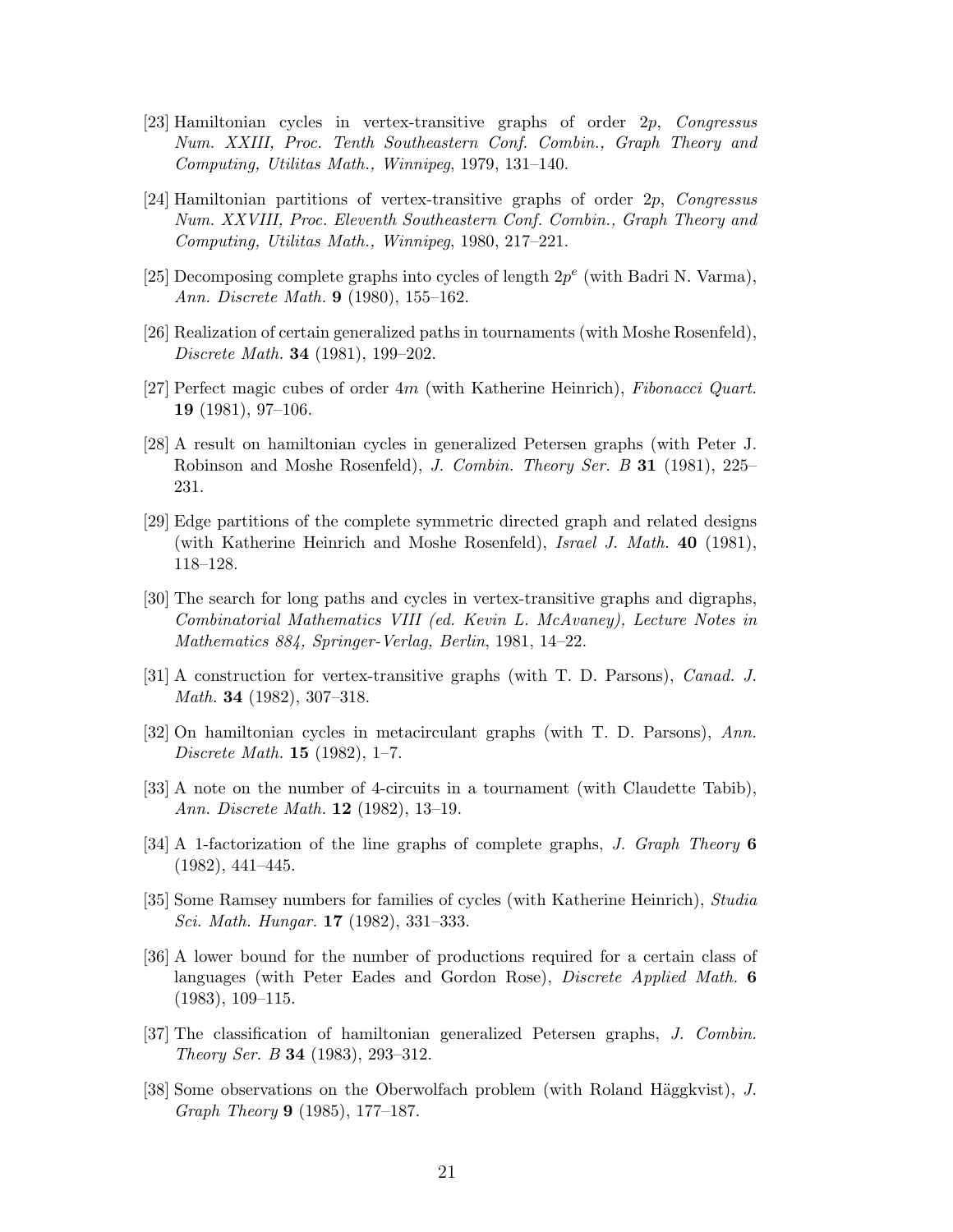- [39] Hamilton cycles in metacirculant graphs with prime cardinality blocks (with Erich Durnberger and T. D. Parsons), Ann. Discrete Math. 27 (1985), 27–34.
- [40] On Hamilton decompositions of prisms over simple 3-polytopes (with Moshe Rosenfeld), Graphs Combin. 2 (1986), 1–8.
- [41] On sub-Ramsey numbers (with Martin Gerson, Geňa Hahn and Pavol Hell), Ars Combin. 22 (1986), 199–206.
- [42] Hamilton cycles in metacirculant graphs with prime power cardinal blocks, Ann. Discrete Math. 41 (1989), 7–16.
- [43] The Oberwolfach problem and factors of uniform odd length cycles (with P. J. Schellenberg, D. R. Stinson and David Wagner), J. Combin. Theory Ser. A 52 (1989), 20–43.
- [44] Lifting Hamilton cycles of quotient graphs, Discrete Math. 78 (1989), 25–36.
- [45] Paths and cycles in matroid base graphs (with Gui Zhen Liu), Graphs Combin. 5 (1989), 207–211.
- [46] Hamilton cycles in cubic Cayley graphs on dihedral groups (with Cun Quan Zhang), Ars Combin. 28 (1989), 101–108.
- [47] Decomposition into cycles I: Hamilton decompositions, in Cycles and Rays (with J.-C. Bermond and D. Sotteau; eds. Geña Hahn, Gert Sabidussi and Robert Woodrow), Kluwer, Dordrecht, 1990, 9–18.
- [48] The Hamilton spaces of Cayley graphs on abelian groups (with Stephen C. Locke and Dave Witte), *Discrete Math.* **82** (1990), 113–126.
- [49] One-factorizations of tensor products of graphs (with J. C. George), Topics in Combinatorics and Graph Theory (eds. R. Bodendiek and R. Henn), Physica– Verlag, Heidelberg, 1990, 41–46.
- [50] A note on Hamilton cycles in block-intersection graphs (with Katherine Heinrich and Bojan Mohar), Finite Geometries and Combinatorial Designs (eds. E. S. Kramer and S. S. Magliveras), Contemporary Math. 111 (1990), 1–4.
- [51] Matching designs (with Katherine Heinrich), Australasian J. Combin. 2 (1990), 39–55.
- [52] A note on the amida number of a regular graph (with Zhijian Wang), J. Combin. Math. Combin. Comp. 9 (1991), 175–178.
- [53] Characterization of a class of triangle-free graphs with a certain adjacency property (with C. C. Chen and Katherine Heinrich), J. Graph Theory 15 (1991), 375–388.
- [54] Edge-pancyclic block-intersection graphs (with Donovan Hare), Discrete Math. 97 (1991), 17–24.
- [55] Some results on orthogonal factorizations (in Chinese, with Gui Zhen Liu and Katherine Heinrich), Advances Math. 21 (1992), 211–215.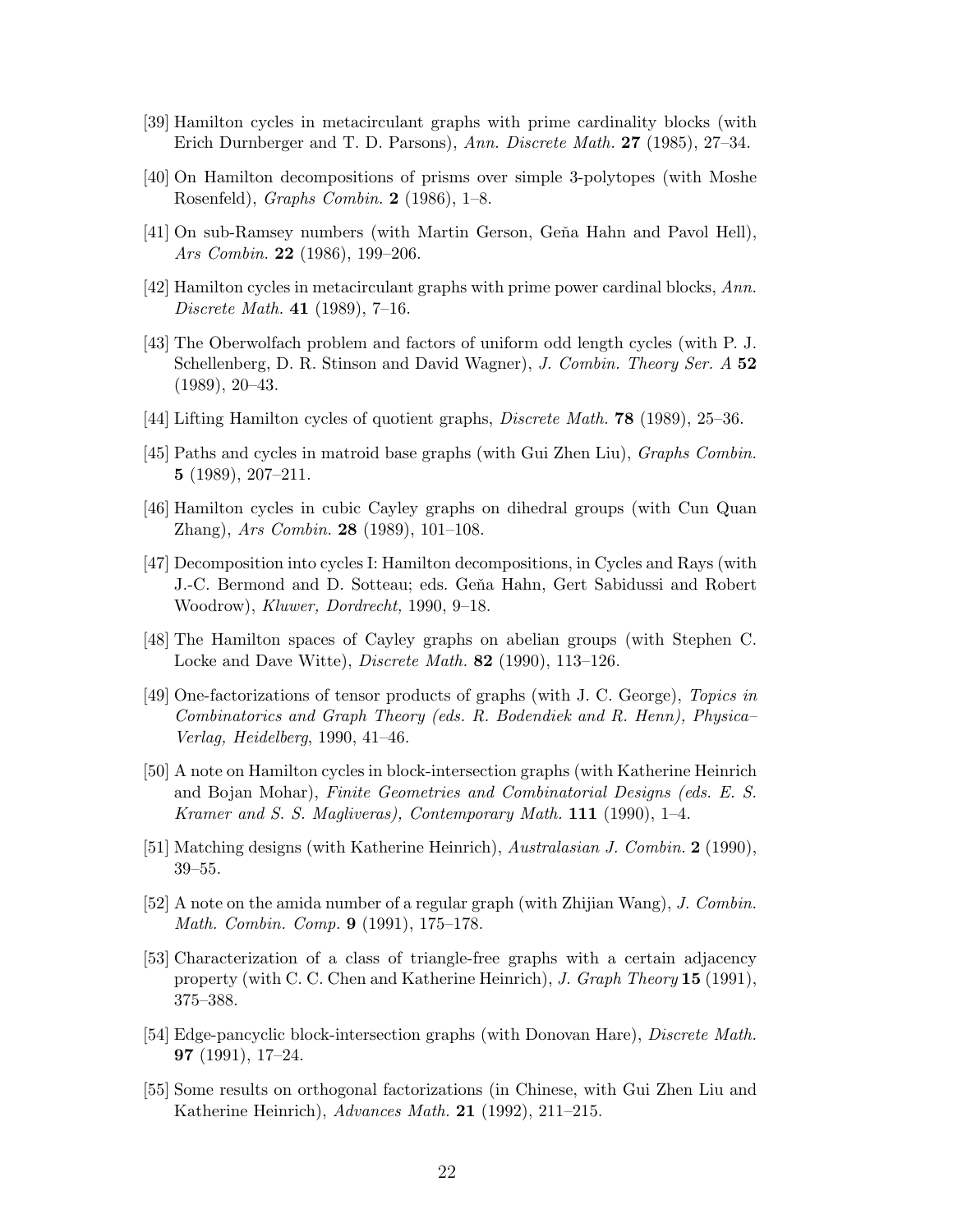- [56] Orthogonal factorizations of graphs (with Katherine Heinrich and Gui Zhen Liu), Contemporary Design Theory: A Collection of Surveys (eds. J. Dinitz and D. Stinson), Wiley, New York, 1992, 13–40.
- [57] Cayley graphs with optimal fault tolerance, IEEE Trans. Comput. 41 (1992), 1337–1339.
- [58] Cycle covers of cubic multigraphs (with Cun Quan Zhang), Discrete Math. 111 (1993), 11–17.
- [59] Constructing graphs which are  $1/2$ -transitive (with Dragan Marušič and Lewis Nowitz), J. Austral. Math. Soc. Ser. A 56 (1994), 391–402.
- [60] Graphs with the circuit cover property (with Luis Goddyn and Cun Quan Zhang), Trans. Amer. Math. Soc. 344 (1994), 131–154.
- [61]  $1/2$ -transitive graphs of order  $3p$  (with Ming Yao Xu), *J. Alg. Combin.* **3** (1994), 347–355.
- [62] Even cycle decompositions of complete graphs minus a 1-factor (with Susan Marshall), J. Combin. Designs 6 (1994), 441–458.
- $[63]$  Nonseparable graphs with a given number of cycles (with Ranko S $\acute{c}$ epanovi $\acute{c}$ , Gerhard Ringel, Dragan Marušič and G. L. Chia), J. Graph Theory 18 (1994), 777–789.
- [64] On a class of Hamiltonian laceable 3-regular graphs (with C. C. Chen and Kevin McAvaney), Discrete Math. 151 (1996), 19–38.
- [65] A classification of 2-arc-transitive circulants (with Marston D. E. Conder, Dragan Marušič and Ming-Yao Xu), J. Alg. Combin. 5 (1996), 83-86.
- [66] Nowhere-zero 4-flows and Cayley graphs on solvable groups (with Yi-Ping Liu and Cun-Quan Zhang),  $SIAM$  J. Discrete Math. 9 (1996), 151–154.
- [67] The Oberwolfach problem, The CRC Handbook of Combinatorial Designs (C. Colbourn and J. Dinitz, eds.), CRC Press, Boca Raton, 1996, 394–395.
- [68] Isomorphism and Cayley graphs on abelian groups, Graph Symmetry, (G. Hahn and G. Sabidussi, eds.) Kluwer, Dordrecht, 1997, 1–22.
- [69] Self-complementary circulant graphs (with Joy Morris and V. Vilfred), Ars Combinatoria 53 (1999), 187–191.
- [70] Elementary proofs that  $\mathbb{Z}_p^2$  and  $\mathbb{Z}_p^3$  are CI-groups (with Lewis A. Nowitz), European J. Combin. 20 (1999), 607–617.
- [71] Hamilton-connected Cayley graphs on hamiltonian groups (with Yusheng Qin), European J. Combin. 22 (2001), 777–787.
- [72] Cycle decompositions of  $K_n$  and  $K_n I$  (with Heather Gavlas), J. Combin. Theory Ser. B 81 (2001), 77–99.
- [73] Enumeration of Cayley graphs and digraphs (with Marni Mishna), Discrete Math. **256** (2002), 527-539.